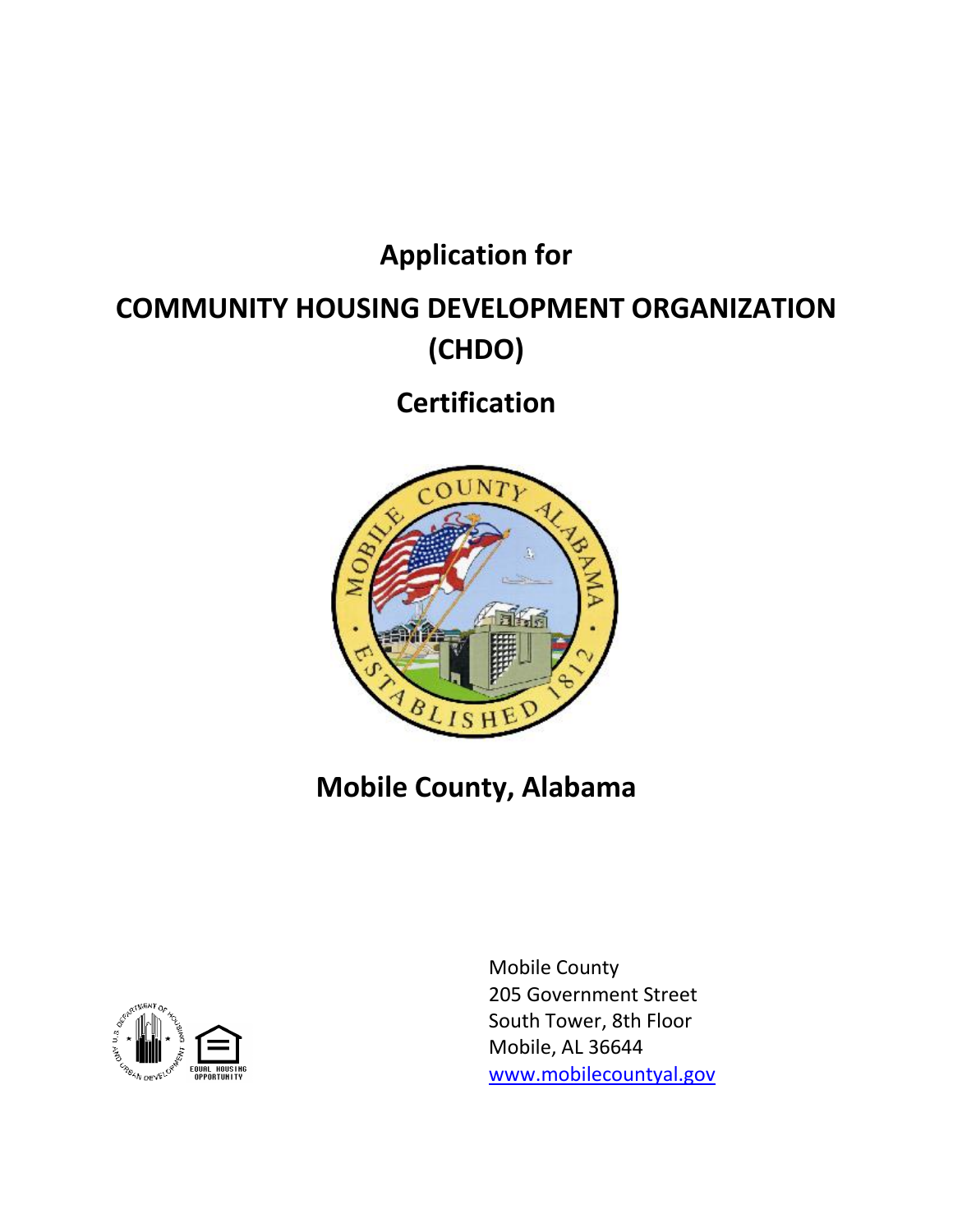## **Table of Contents**

| CHDO Board Member Certification - PUBLIC OFFICIAL/GOVERNMENTAL EMPLOYEE  18 |
|-----------------------------------------------------------------------------|
|                                                                             |
|                                                                             |
|                                                                             |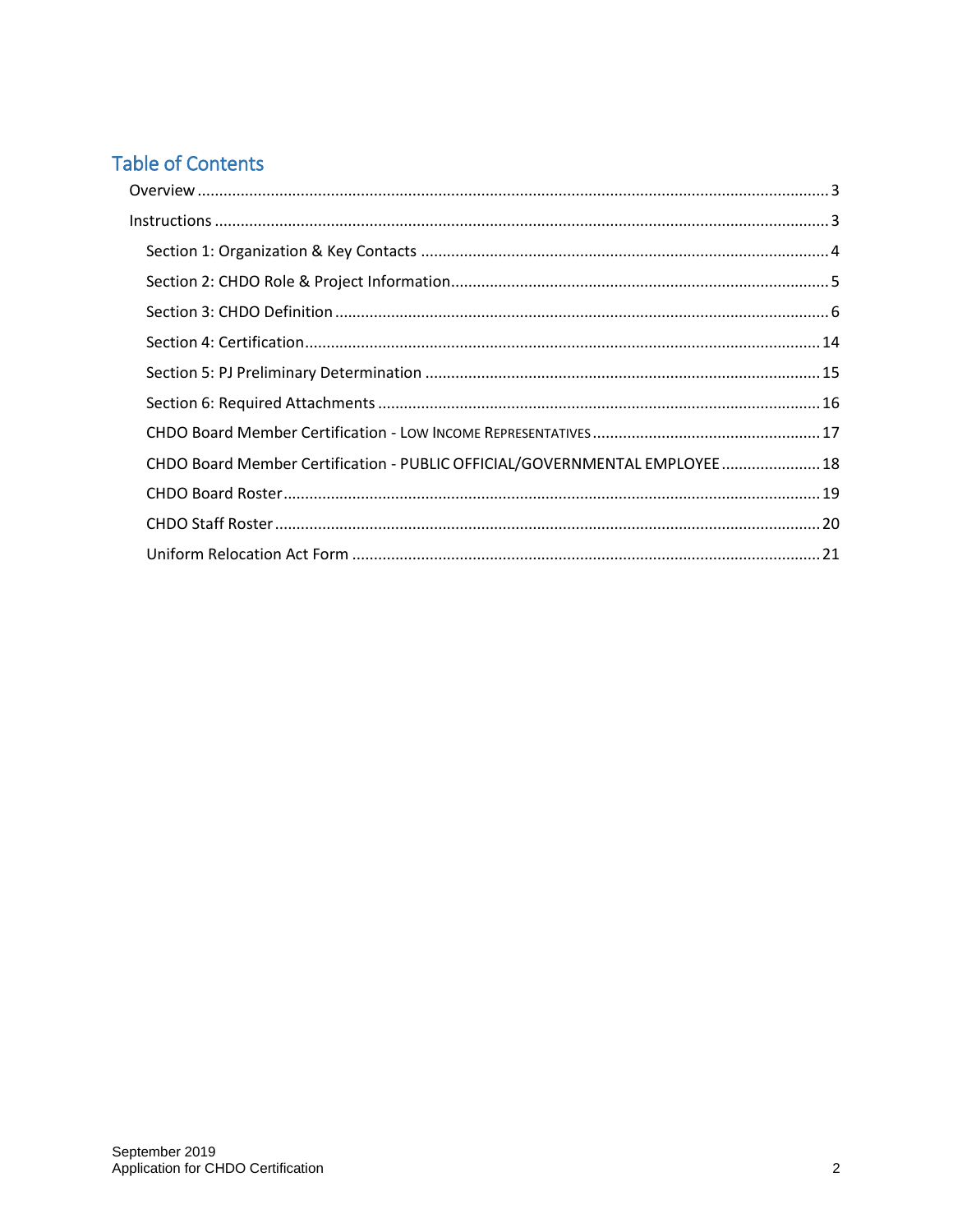## Overview

The National Affordable Housing Act of 1990 (the Act) created the HOME Investment Partnerships Program (HOME). The Act's objectives include promoting partnerships between states, local governments, and nonprofit organizations. A "community housing development organization" (CHDO) is a specific kind of community based nonprofit housing organization defined by the HOME Final Rule (24 CFR Part 92). CHDOs have a distinct and special status within HOME. Each Participating Jurisdiction (PJ) must set-aside at least 15% of its total HOME award each year for specifically for projects that will be owned, developed, or sponsored by CHDOs.

At a high level, the CHDO definition can be grouped into four key elements. To be recognized as a CHDO, an organization must be:

- A legally incorporated tax-exempt nonprofit organization;
- An independent organization free of undue control by for-profit or governmental entities;
- Accountable to the low income community it serves; and
- Capable of undertaking the development of affordable housing.

The evaluation of whether an organization can be designated as a CHDO always takes place in the context of awarding funds from the CHDO set-aside—that is in consideration of a housing project that is being or is likely to be funded. The Rule requires that a PJ certify that an organization meets the CHDO definition "each time it commits funds to the organization."

The evaluation of an organization's capacity, in particular, is closely connected to the organization's role as an "owner," "developer," or "sponsor" of affordable housing. Those terms are carefully defined in the HOME regulation at §92.300(a)(2)-(6) and require that the CHDO be solely in charge of the project.

This application for CHDO Certification was developed to assist the County in evaluating whether or not an organization can be certified as a CHDO. It is intended to accompany an application for project funding and, alone, does not provide all information the County will need to evaluate and underwrite the project itself.

## **Instructions**

Prospective CHDOs should complete Sections 1-4 of this application, sign the certification in Section 5, and provide all applicable required attachments in Section 6. For any required attachment not being submitted, provide an explanation as to why the attachment is not applicable to your organization.

As explained again at the beginning of Section 3, attachments should be highlighted by the prospective CHDO to mark key sections of core organizational documents (for example, highlighting where the Bylaws address limitations on the number of board members who are governmental officials or employees) to aid the County's review.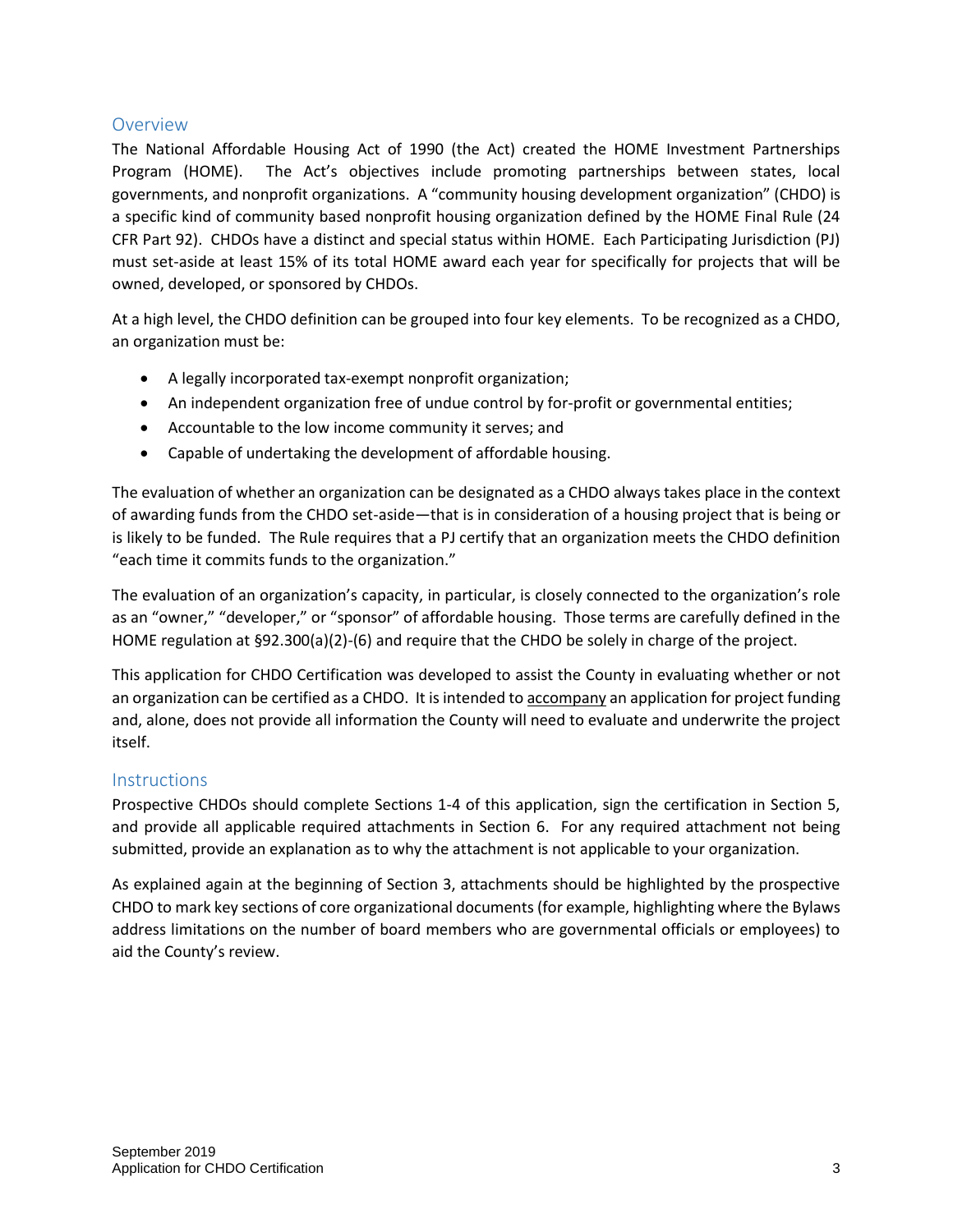| <b>Organization Name</b>                                                                     |                       |
|----------------------------------------------------------------------------------------------|-----------------------|
|                                                                                              | <b>Tax ID Number:</b> |
|                                                                                              | <b>Duns Number:</b>   |
|                                                                                              |                       |
| Mailing Address (include physical address if different from mailing address):                |                       |
|                                                                                              |                       |
|                                                                                              |                       |
|                                                                                              |                       |
|                                                                                              |                       |
| Name, Title, and Contact Information (phone and email) for the following:                    |                       |
|                                                                                              |                       |
|                                                                                              |                       |
|                                                                                              |                       |
| <b>Organization President/CEO/Executive Director</b>                                         |                       |
|                                                                                              |                       |
|                                                                                              |                       |
| Application Contact Person (if different than President/Executive Director)                  |                       |
|                                                                                              |                       |
|                                                                                              |                       |
|                                                                                              |                       |
| Board President (provide personal cell phone and email address, not address of organization) |                       |
|                                                                                              |                       |
|                                                                                              |                       |
|                                                                                              |                       |
| This application is being submitted in conjunction with an application for:                  |                       |
| □ Project funding from the CHDO Set-aside                                                    |                       |
| $\Box$ CHDO operating expenses funding                                                       |                       |
| □ CHDO predevelopment loan                                                                   |                       |

## **Section 1: Organization & Key Contacts**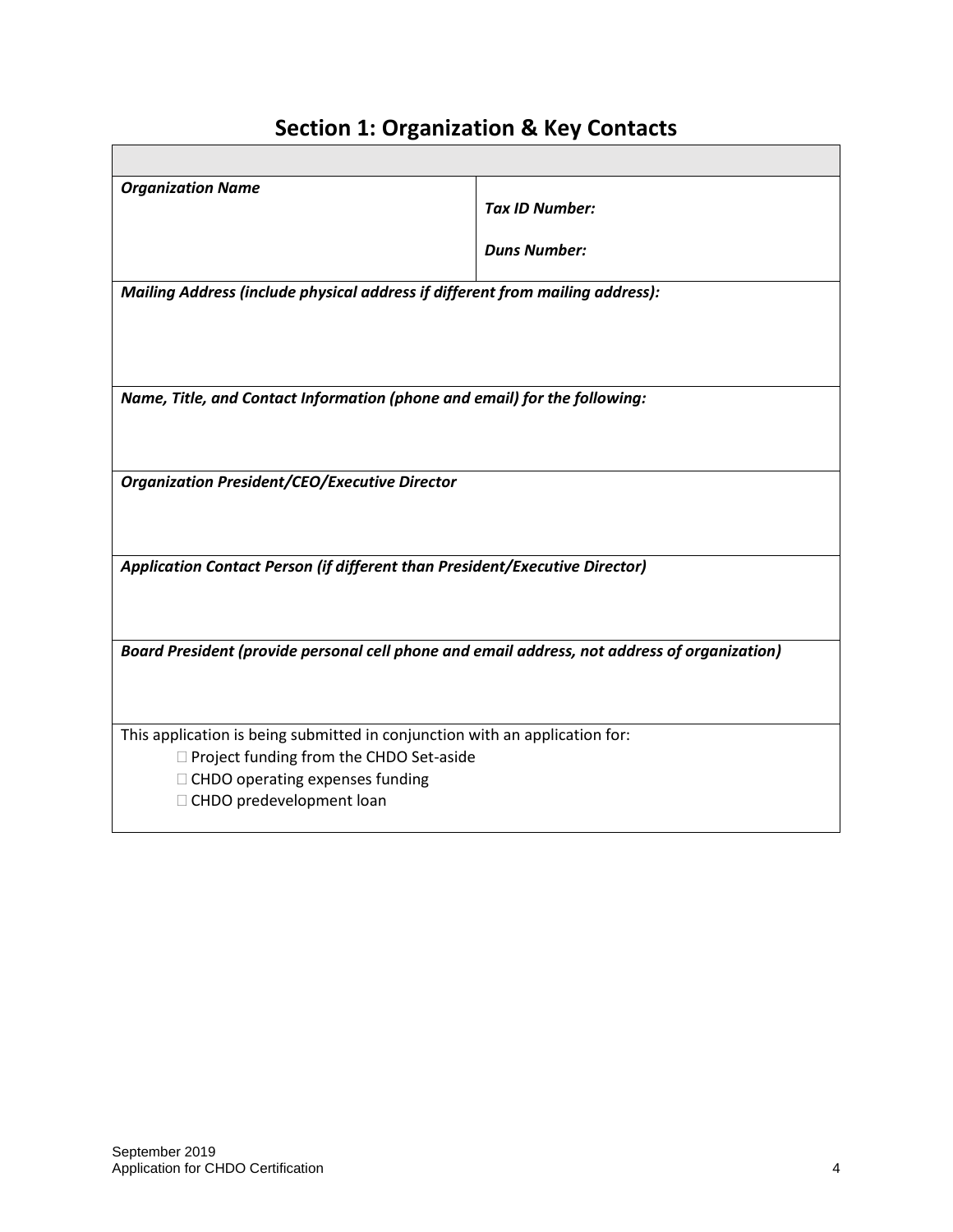## **Section 2: CHDO Role & Project Information**

*CHDO Role—Indicate the prospective CHDO's role in the proposed project and then complete the corresponding CHDO Role Checklist which must be provided as an attachment to this application.*

The prospective CHDO will act as the *(choose only one):*

**Developer** of homebuyer housing

**Owner** of rental housing

**Developer** of rental housing

□ **Sponsor** of rental housing–CHDO Affiliate will act as Owner

□ **Sponsor** of rental housing–CHDO Affiliate will act as Developer

**Sponsor** of rental housing—Turnkey Sponsor

*Project Location—Identify the City and County in which the proposed project is located and, include the site address (if known) or major cross streets (e.g. northeast corner of 2nd Avenue and Oak Street or south side of 200 block of East Sunset Lane):*

*Project Description—Provide a brief description of the project including whether it involves rental or for-sale housing, new construction or rehabilitation. Also describe the overall size, number of structures/building type, income restrictions, population(s) served (e.g. family, senior, special needs, etc.), and other key information.*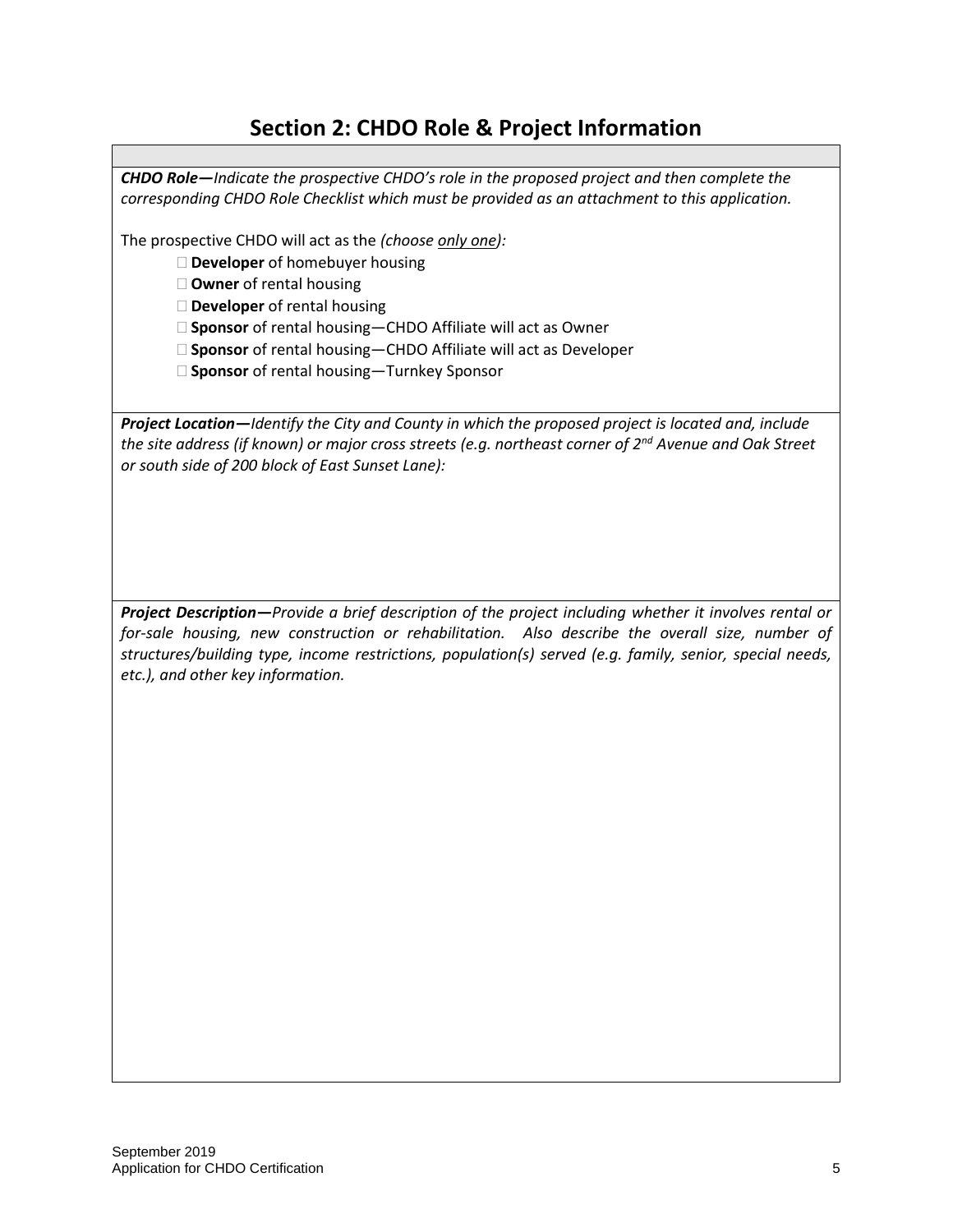## **Section 3: CHDO Definition**

|                          | In this section, the applicant should indicate which attached document(s) provide evidence for specific |
|--------------------------|---------------------------------------------------------------------------------------------------------|
|                          | threshold criteria. Additionally, the applicant should indicate where in the attached document          |
|                          | applicable provision can be found. Finally, as appropriate, highlight the relevant sections of each     |
| document. For example:   |                                                                                                         |
|                          | Documentation submitted to demonstrate this item:                                                       |
| <b>Criterion Met:</b>    | Articles of Incorporation/Charter;                                                                      |
| $\Box$ Yes $\Box$ No     | By-laws; OR Resolutions                                                                                 |
| This box for PJ Use Only |                                                                                                         |

## *Part A: Legal Status*

| <b>Requirement</b><br>1. |                                                                                                                                                                                                                                    |
|--------------------------|------------------------------------------------------------------------------------------------------------------------------------------------------------------------------------------------------------------------------------|
| (1)]                     | The nonprofit organization is organized under State or local laws [§92.2 CHDO definition paragraph                                                                                                                                 |
| PJ Determination         | Documentation submitted to demonstrate this item:                                                                                                                                                                                  |
| <b>Criterion Met:</b>    | Certificate of Good Standing (if the organization is newly formed                                                                                                                                                                  |
| $\Box$ Yes $\Box$ No     | and has been existence for less than one year, a Certificate of<br>Existence will suffice) AND one or more of the following:                                                                                                       |
|                          | Articles of Incorporation/Charter                                                                                                                                                                                                  |
|                          | Other: <u>with the second second</u> and the second second second second second second second second second second second second second second second second second second second second second second second second second second |
| PJ Review Notes:         |                                                                                                                                                                                                                                    |
|                          |                                                                                                                                                                                                                                    |
|                          |                                                                                                                                                                                                                                    |
|                          |                                                                                                                                                                                                                                    |
|                          |                                                                                                                                                                                                                                    |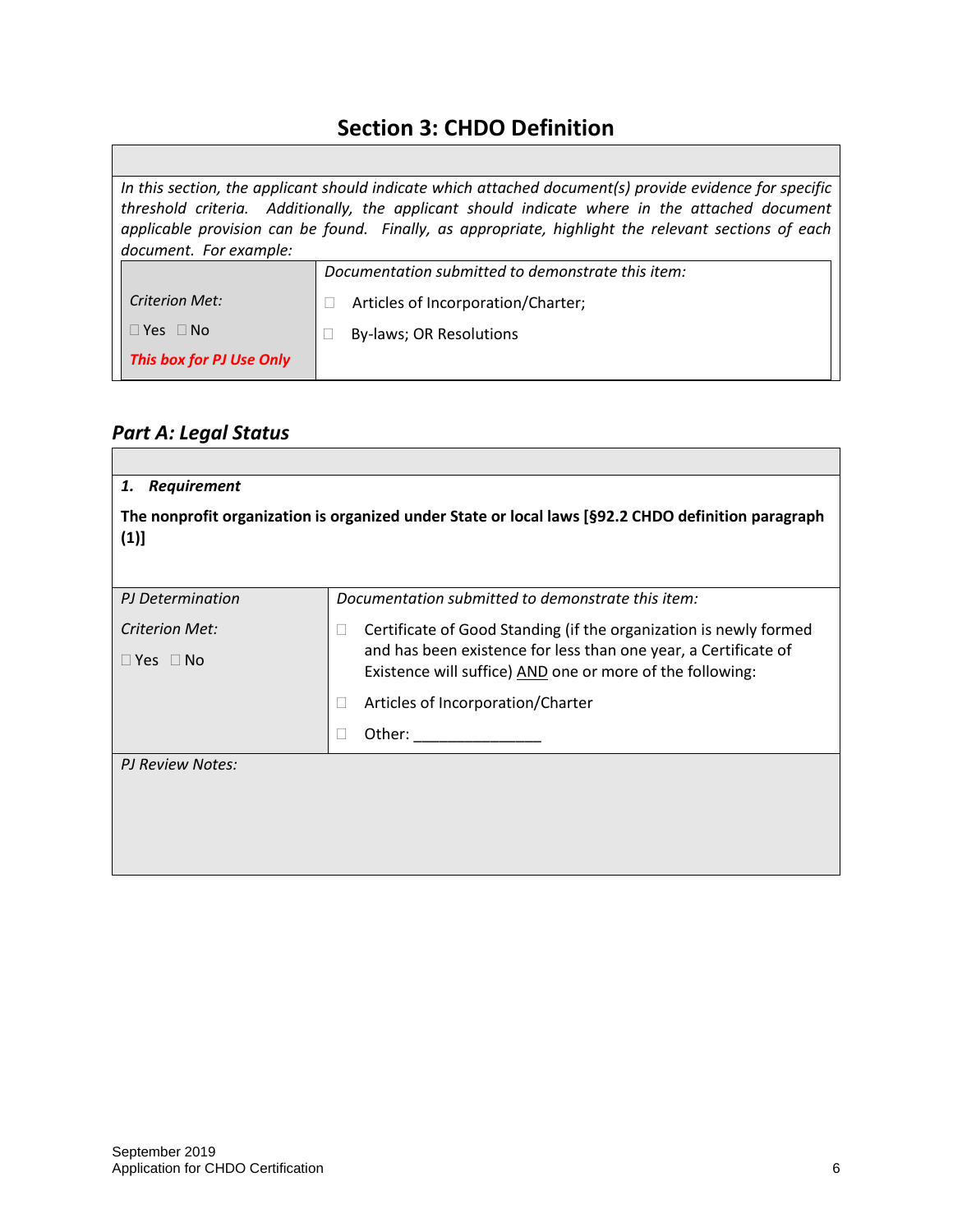|                         | The organization must have among its purposes the provision of decent housing that is affordable<br>to low- and moderate-income people [§92.2 CHDO definition paragraph (7)]                   |
|-------------------------|------------------------------------------------------------------------------------------------------------------------------------------------------------------------------------------------|
| PJ Determination        | Documentation submitted to demonstrate this item:                                                                                                                                              |
| <b>Criterion Met:</b>   | Articles of Incorporation/Charter<br>$\Box$                                                                                                                                                    |
| $\Box$ Yes $\Box$ No    | By-laws; OR<br>$\Box$                                                                                                                                                                          |
|                         | Resolutions<br>$\Box$                                                                                                                                                                          |
| <b>PJ Review Notes:</b> |                                                                                                                                                                                                |
|                         |                                                                                                                                                                                                |
|                         |                                                                                                                                                                                                |
| Requirement<br>3.       |                                                                                                                                                                                                |
|                         | No part of the organization's net earnings may inure to the benefit of any member, founder,<br>contributor, or individual [§92.2 CHDO definition paragraph (2)]                                |
| PJ Determination        | Documentation submitted to demonstrate this item:                                                                                                                                              |
| <b>Criterion Met:</b>   | Articles of Incorporation/Charter<br>$\mathbf{L}$                                                                                                                                              |
| $\Box$ Yes $\Box$ No    |                                                                                                                                                                                                |
| PJ Review Notes:        |                                                                                                                                                                                                |
|                         |                                                                                                                                                                                                |
|                         |                                                                                                                                                                                                |
|                         |                                                                                                                                                                                                |
| 4. Requirement          |                                                                                                                                                                                                |
|                         | The organization may not be controlled by, nor under the direction of, individuals or entities<br>seeking to derive profit or gain from the organization [§92.2 CHDO definition paragraph (3)] |
| PJ Determination        | Documentation submitted to demonstrate this item:                                                                                                                                              |
| <b>Criterion Met:</b>   | Articles of Incorporation/Charter;<br>$\Box$                                                                                                                                                   |
| $\Box$ Yes $\Box$ No    | By-laws,<br>$\Box$                                                                                                                                                                             |
|                         | A Memorandum of Understanding (MOU) with any "parent"<br>П<br>organization.                                                                                                                    |
| PJ Review Notes:        |                                                                                                                                                                                                |
|                         |                                                                                                                                                                                                |
|                         |                                                                                                                                                                                                |
|                         |                                                                                                                                                                                                |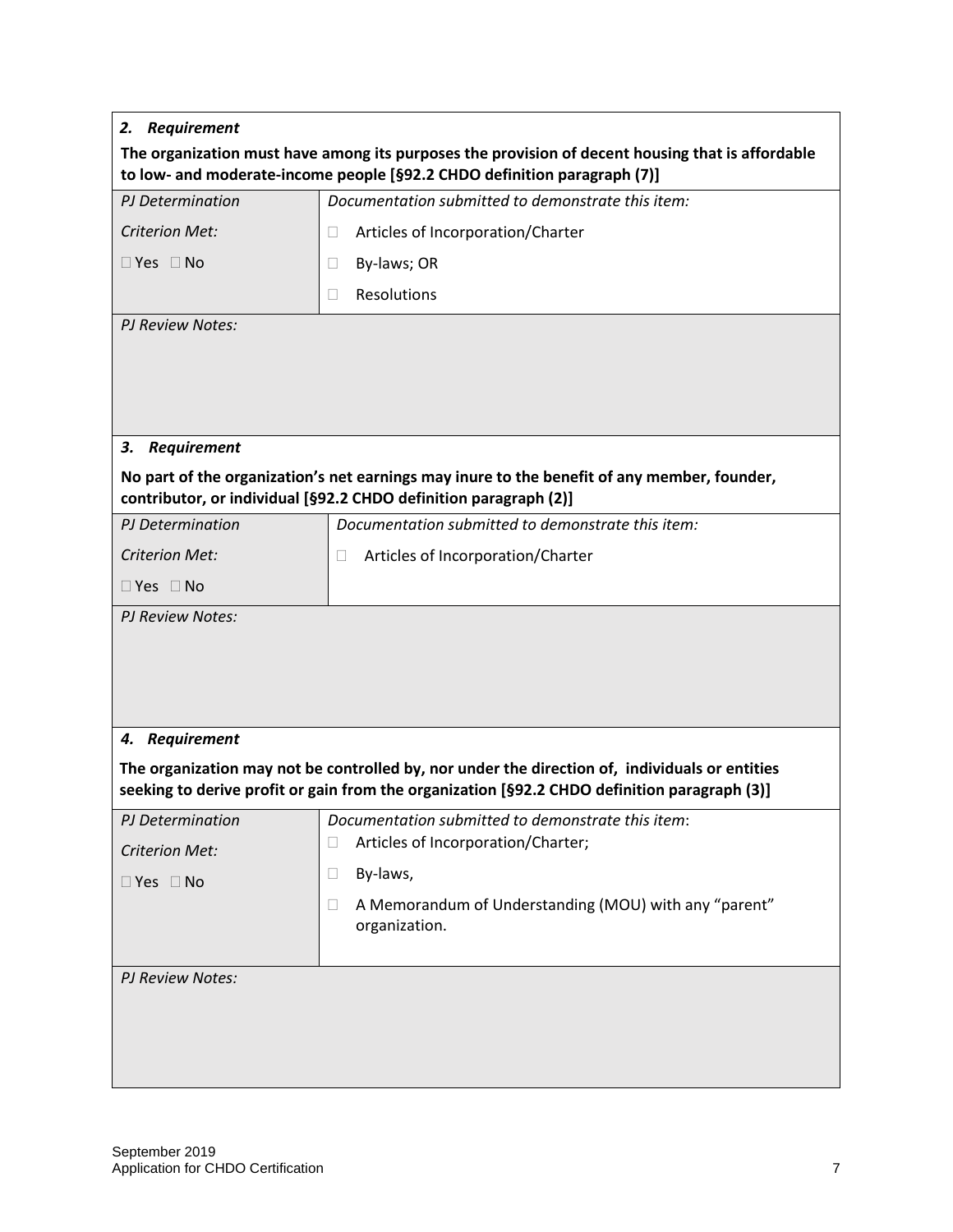| <b>Requirement</b><br>5.                                                                                                                                                                                            |                                                                                                                                                                                                                                                                                                    |  |
|---------------------------------------------------------------------------------------------------------------------------------------------------------------------------------------------------------------------|----------------------------------------------------------------------------------------------------------------------------------------------------------------------------------------------------------------------------------------------------------------------------------------------------|--|
|                                                                                                                                                                                                                     | The organization must be a recognized nonprofit by virtue of:                                                                                                                                                                                                                                      |  |
| Having a tax exemption ruling from the Internal Revenue Service (IRS) under Section 501(c)(3)<br>1.<br>or 501(c)(4) of the Internal Revenue Code of 1986; OR                                                        |                                                                                                                                                                                                                                                                                                    |  |
| 2.<br><b>Internal Revenue Code; OR</b>                                                                                                                                                                              | Is classified as a subordinate of a central organization non-profit under section 905 of the                                                                                                                                                                                                       |  |
| Is a wholly-owned entity that is a disregarded entity separate from its owner for tax purposes<br>З.<br>and is owned by entity with a tax exemption ruling from the IRS under Section 501(c)(3) or<br>$501(c)(4)$ . |                                                                                                                                                                                                                                                                                                    |  |
| [§92.2 CHDO definition paragraph (4)]                                                                                                                                                                               |                                                                                                                                                                                                                                                                                                    |  |
| <b>PJ</b> Determination                                                                                                                                                                                             | Documentation submitted to demonstrate this item:                                                                                                                                                                                                                                                  |  |
| <b>Criterion Met:</b><br>$\Box$ Yes $\Box$ No                                                                                                                                                                       | $501(c)(3)$ or (4) ruling or current conditional designation from the<br>IRS; or                                                                                                                                                                                                                   |  |
|                                                                                                                                                                                                                     | A group exemption letter from the IRS under Section 905 that<br>Ш<br>includes the organization.                                                                                                                                                                                                    |  |
|                                                                                                                                                                                                                     |                                                                                                                                                                                                                                                                                                    |  |
| Requirement<br>6.                                                                                                                                                                                                   |                                                                                                                                                                                                                                                                                                    |  |
|                                                                                                                                                                                                                     | The organization may not be a governmental entity such as a participating jurisdiction, other<br>jurisdiction, Indian tribe, public housing agency, Indian housing authority, housing finance agency,<br>redevelopment authority, zoning board or commission [§92.2 CHDO definition paragraph (5)] |  |
| <b>PJ</b> Determination                                                                                                                                                                                             | Documentation submitted to demonstrate this item:                                                                                                                                                                                                                                                  |  |
| <b>Criterion Met:</b>                                                                                                                                                                                               | Articles of Incorporation/Charter<br>$\Box$                                                                                                                                                                                                                                                        |  |
| $\Box$ Yes $\Box$ No                                                                                                                                                                                                |                                                                                                                                                                                                                                                                                                    |  |
| PJ Review Notes:                                                                                                                                                                                                    |                                                                                                                                                                                                                                                                                                    |  |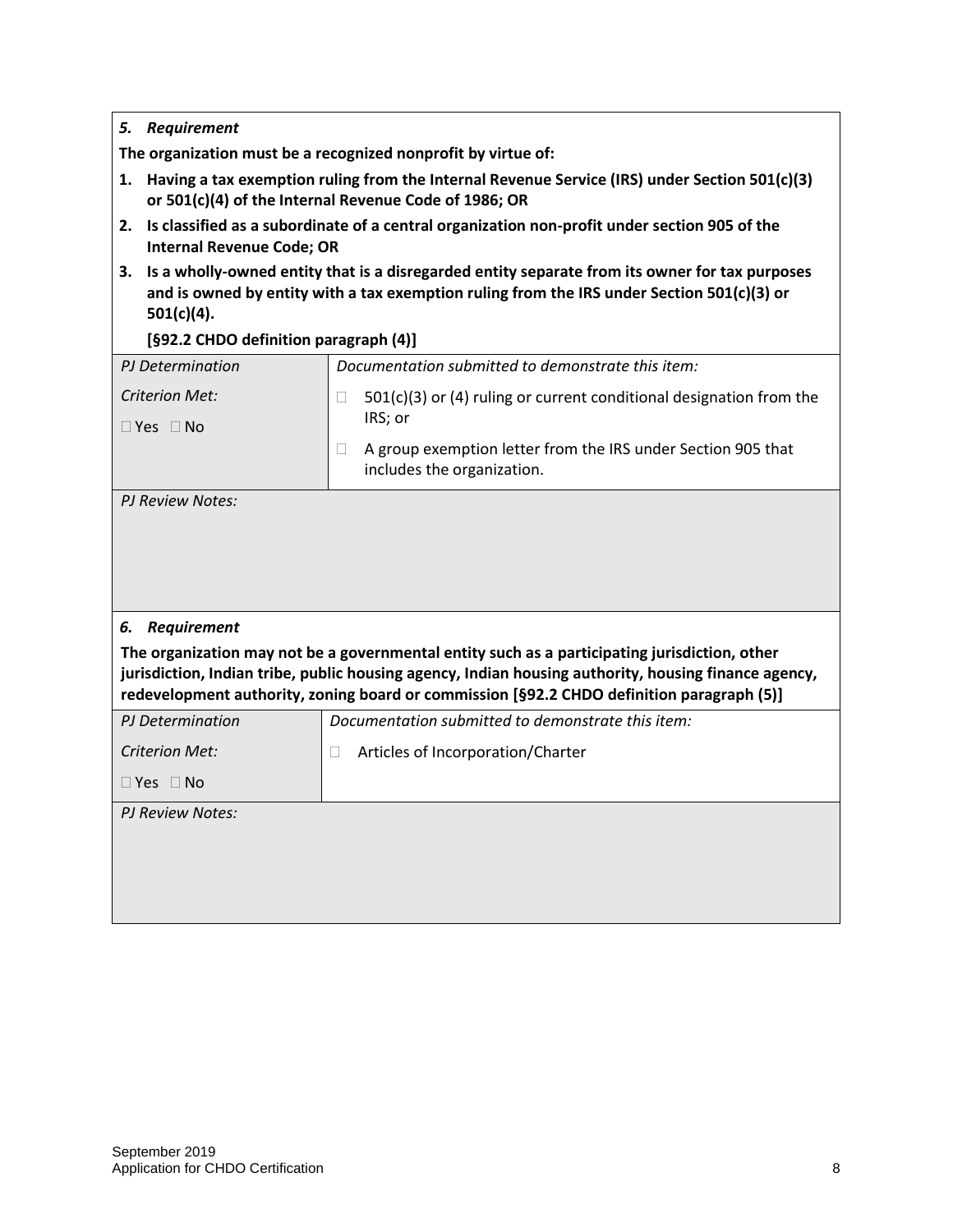# *Part B: Independence*

| 7. Requirement          |                                                                                                                                                                        |
|-------------------------|------------------------------------------------------------------------------------------------------------------------------------------------------------------------|
|                         | No more than one-third of the governing board members may be public officials or employees of a<br>governmental entity [§92.2 CHDO definition paragraph (5)]           |
| PJ Determination        | Documentation submitted to demonstrate this item:                                                                                                                      |
| <b>Criterion Met:</b>   | By-laws, OR<br>$\Box$                                                                                                                                                  |
| $\Box$ Yes $\Box$ No    | Articles of Incorporation/Charter, AND<br>П                                                                                                                            |
|                         | Current Board Roster indicating which members, if any, are public<br>$\Box$<br>officials or employees of government entities                                           |
| <b>PJ Review Notes:</b> |                                                                                                                                                                        |
|                         |                                                                                                                                                                        |
|                         |                                                                                                                                                                        |
|                         |                                                                                                                                                                        |
| 8. Requirement          |                                                                                                                                                                        |
|                         | The officers (including elected or appointed officials) or employees of a governmental entity may<br>not be employees of a CHDO. [§92.2 CHDO definition paragraph (5)] |
| PJ Determination        | Documentation submitted to demonstrate this item:                                                                                                                      |
| <b>Criterion Met:</b>   | By-laws, or<br>$\Box$                                                                                                                                                  |
| $\Box$ Yes $\Box$ No    | Articles of Incorporation/Charter<br>П                                                                                                                                 |
|                         | Other: _________________________; <u>AND</u><br>Ц                                                                                                                      |
|                         | <b>CHDO Staff Roster</b><br>П                                                                                                                                          |
| <b>PJ Review Notes:</b> |                                                                                                                                                                        |
|                         |                                                                                                                                                                        |
|                         |                                                                                                                                                                        |
|                         |                                                                                                                                                                        |
|                         |                                                                                                                                                                        |

┑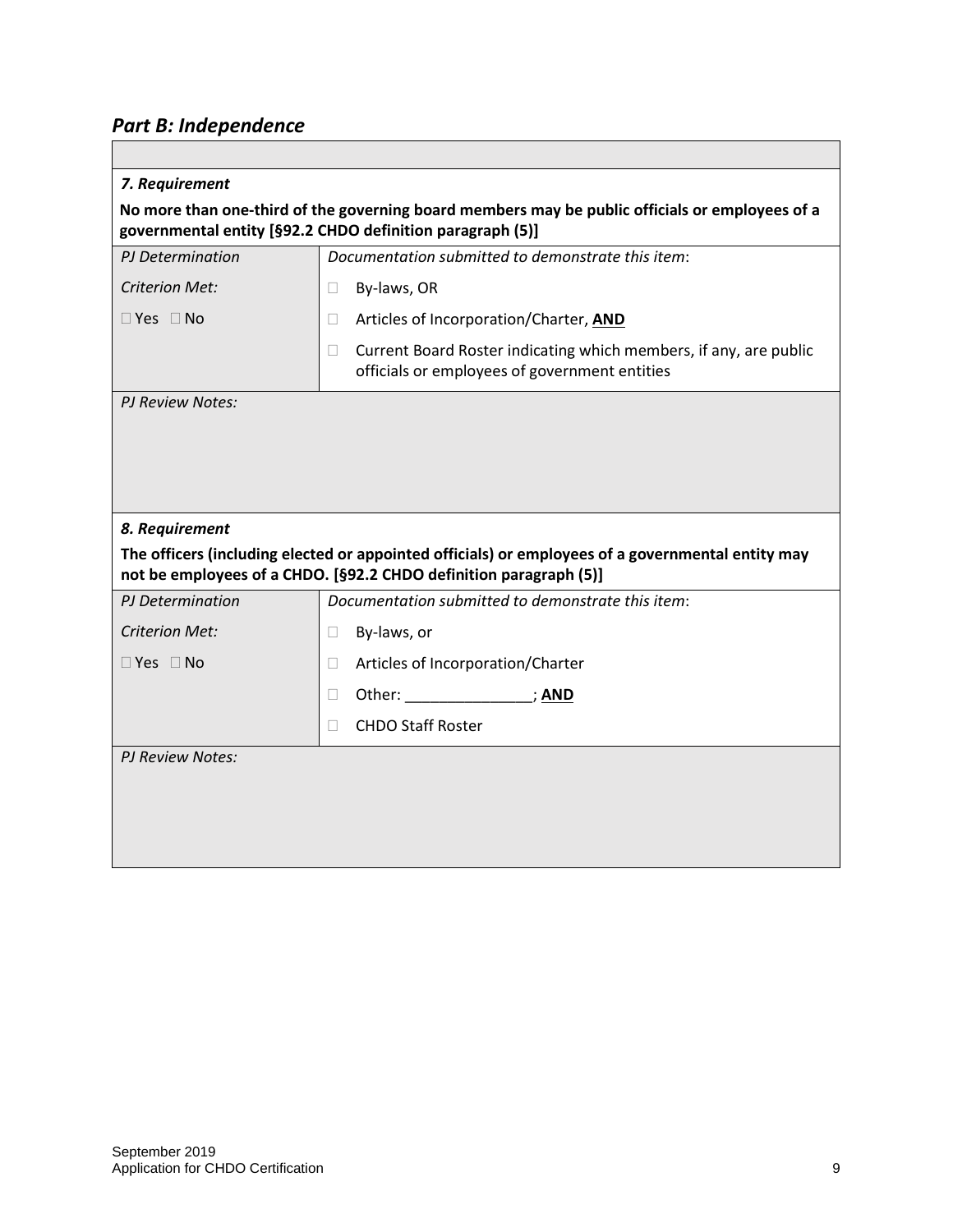**If the organization was created by a governmental entity provided:** 

- **a. The governmental entity may not appoint more than one-third of the membership of the organization's governing body; and**
- **b. The board members appointed by the governmental entity may not, in turn, appoint the remaining two-thirds of the board members. [§92.2 CHDO definition paragraph (5)]**

| PJ Determination                                                                                                  | Documentation submitted to demonstrate this item:                                                                                                                                                                                                                                                                                                                |
|-------------------------------------------------------------------------------------------------------------------|------------------------------------------------------------------------------------------------------------------------------------------------------------------------------------------------------------------------------------------------------------------------------------------------------------------------------------------------------------------|
| Criterion Met:<br>$\Box$ Not applicable,<br>organization not created<br>by a gov't entity<br>$\Box$ Yes $\Box$ No | Organization [] was [] was not created by a governmental entity as<br>evidenced by:<br>By-laws,<br>Articles of Incorporation/Charter, AND<br>Current Board Roster indicating which members, if any, are public<br>officials or employees of government entities along with<br>certifications from all board members as to government<br>official/employee status |
| PJ Review Notes:                                                                                                  |                                                                                                                                                                                                                                                                                                                                                                  |

### *10. Requirement(s)*

**A CHDO may be sponsored or created by a for-profit entity, provided that**

- **a. The for-profit entity may not appoint more than one-third of the membership of the CHDO's governing body, and**
- **b. The board members appointed by the for-profit entity may not, in turn, appoint the remaining two-thirds of the board members**
- **c. The officers or employees of the sponsoring for-profit entity may not be employees of a CHDO.**

#### **[§92.2 CHDO definition paragraph 3(i) and (ii)]**

| PJ Determination                         | Documentation submitted to demonstrate this item:                                                     |
|------------------------------------------|-------------------------------------------------------------------------------------------------------|
| Criterion Met:<br>$\Box$ Not applicable, | Organization [] was [] was not created by a for-profit entity as<br>evidenced by:                     |
| organization not created                 | By-laws,                                                                                              |
| by a for-profit                          | Articles of Incorporation/Charter, AND                                                                |
| $\Box$ Yes $\Box$ No                     | Current Board Roster indicating which members, if any, are<br>appointed by a for-profit parent entity |
| PJ Review Notes:                         |                                                                                                       |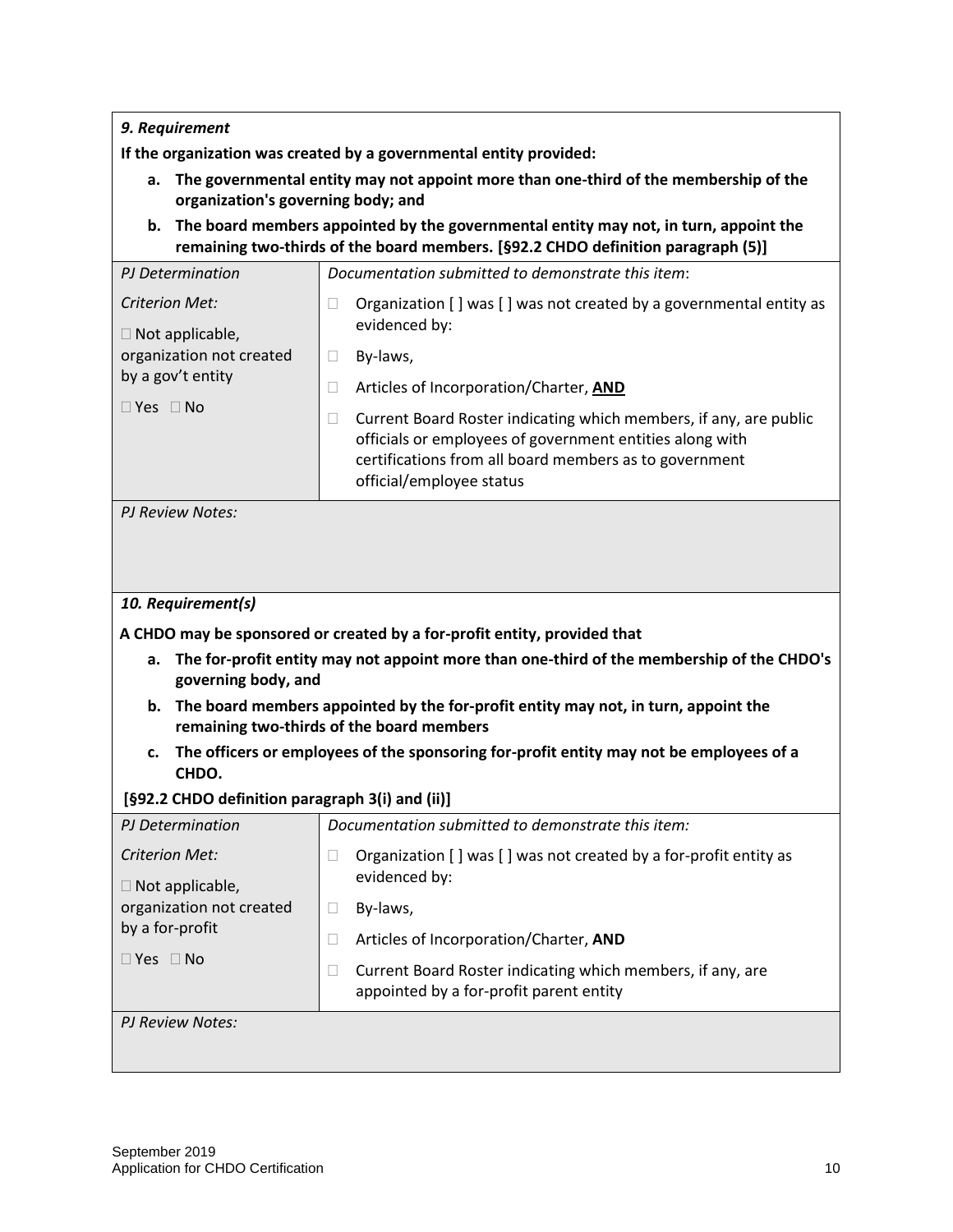$\Box$ 

**A CHDO may be sponsored or created by a for-profit entity, however, the for-profit entity's primary purpose does not include the development or management of housing AND the CHDO is free to contract for goods and services from vendor(s) of its own choosing [§92.2 CHDO definition paragraph (3)(i) and (iii)]**

| PJ Determination<br>Criterion Met:                                    | Documentation submitted to demonstrate this item:<br>Organization [] was [] was not created by a for-profit entity. If<br>organization was created by a for-profit entity, provide: |
|-----------------------------------------------------------------------|-------------------------------------------------------------------------------------------------------------------------------------------------------------------------------------|
| $\Box$ Not applicable,<br>organization not created<br>by a for-profit | For-profit organization profile and Articles/By-laws<br>CHDO's By-laws,                                                                                                             |
| $\Box$ Yes $\Box$ No                                                  | Articles of Incorporation/Charter, or                                                                                                                                               |
|                                                                       | Other:                                                                                                                                                                              |
| PJ Review Notes:                                                      |                                                                                                                                                                                     |
|                                                                       |                                                                                                                                                                                     |
|                                                                       |                                                                                                                                                                                     |
|                                                                       |                                                                                                                                                                                     |

## *Part C: Accountability to Low Income Community*

| 12. Requirement       |                                                                                                                                                                                                                                                                                                |
|-----------------------|------------------------------------------------------------------------------------------------------------------------------------------------------------------------------------------------------------------------------------------------------------------------------------------------|
|                       | The organization must have a designated service area (i.e. the "community" in which it produces<br>housing). A community can be a neighborhood or neighborhoods, city, county, metropolitan area,<br>or multi-county area (but not the entire State). [§92.2 CHDO definition paragraph (8)(i)] |
| PJ Determination      | Documentation submitted to demonstrate this item:                                                                                                                                                                                                                                              |
| <b>Criterion Met:</b> | By-Laws,                                                                                                                                                                                                                                                                                       |
| $\Box$ Yes $\Box$ No  | Articles of Incorporation/Charter, OR                                                                                                                                                                                                                                                          |
|                       | <b>Board Resolution</b>                                                                                                                                                                                                                                                                        |
|                       | Other: _______________; AND                                                                                                                                                                                                                                                                    |
|                       | Map/description of service area                                                                                                                                                                                                                                                                |
| PJ Review Notes:      |                                                                                                                                                                                                                                                                                                |
|                       |                                                                                                                                                                                                                                                                                                |
|                       |                                                                                                                                                                                                                                                                                                |
|                       |                                                                                                                                                                                                                                                                                                |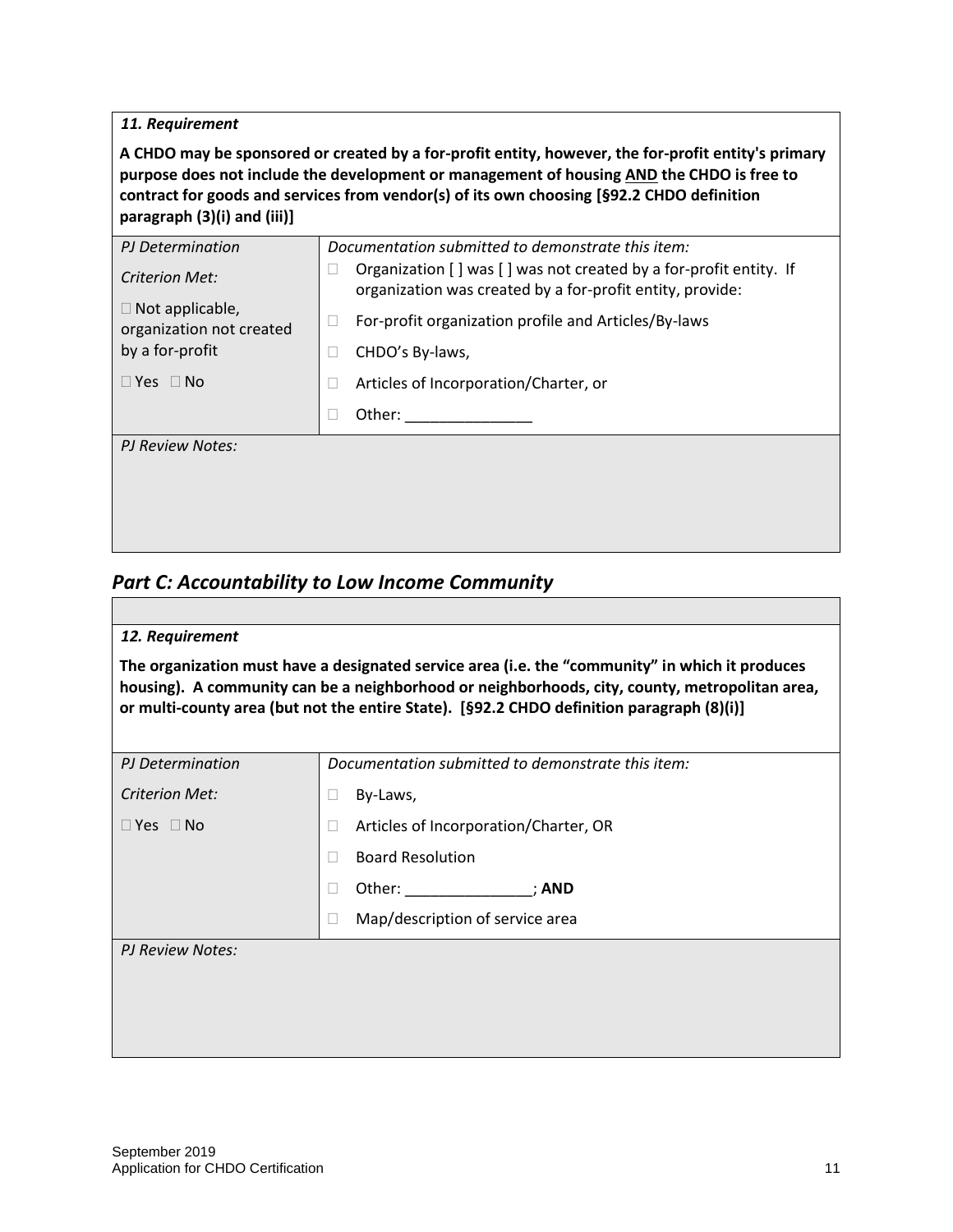**The organization must maintain at least one-third of its governing board's membership for residents of low income neighborhoods, other low income community residents, or elected representatives of low income neighborhood organizations [§92.2 CHDO definition paragraph (8)(i)]**

| PJ Determination        |        | Documentation submitted to demonstrate this item:                                                                                                                                                                                                                                                      |
|-------------------------|--------|--------------------------------------------------------------------------------------------------------------------------------------------------------------------------------------------------------------------------------------------------------------------------------------------------------|
| <b>Criterion Met:</b>   | $\Box$ | By-Laws,                                                                                                                                                                                                                                                                                               |
| $\Box$ Yes $\Box$ No    | $\Box$ | Articles of Incorporation/Charter, AND                                                                                                                                                                                                                                                                 |
|                         | $\Box$ | Current Board Roster indicating which members meet this criterion<br>along with documentation of each such board member's<br>qualification (e.g. certification of low income status, documentation<br>of home address in low income community, appointment by low<br>income neighborhood organization) |
| <b>PJ Review Notes:</b> |        |                                                                                                                                                                                                                                                                                                        |
|                         |        |                                                                                                                                                                                                                                                                                                        |
| 14. Requirement         |        |                                                                                                                                                                                                                                                                                                        |
|                         |        | The organization must have a formally adopted process for low income, program beneficiaries to<br>advise the organization in all of its decisions regarding the design, siting, development, and<br>management of affordable housing projects [§92.2 CHDO definition paragraph (8)(ii)]                |
| PJ Determination        |        | Documentation submitted to demonstrate this item:                                                                                                                                                                                                                                                      |
| <b>Criterion Met:</b>   | $\Box$ | By-laws, OR                                                                                                                                                                                                                                                                                            |
|                         |        |                                                                                                                                                                                                                                                                                                        |
| $\Box$ Yes $\Box$ No    | $\Box$ | Resolutions, OR                                                                                                                                                                                                                                                                                        |
|                         | $\Box$ | A written statement of operating procedures approved by the<br>governing body, AND                                                                                                                                                                                                                     |
|                         | $\Box$ | Statement signed by the president or chief executive officer<br>describing input sought and received on the current project<br>proposal                                                                                                                                                                |
|                         |        | Other:                                                                                                                                                                                                                                                                                                 |
| <b>PJ Review Notes:</b> |        |                                                                                                                                                                                                                                                                                                        |
|                         |        |                                                                                                                                                                                                                                                                                                        |
|                         |        |                                                                                                                                                                                                                                                                                                        |
|                         |        |                                                                                                                                                                                                                                                                                                        |
|                         |        |                                                                                                                                                                                                                                                                                                        |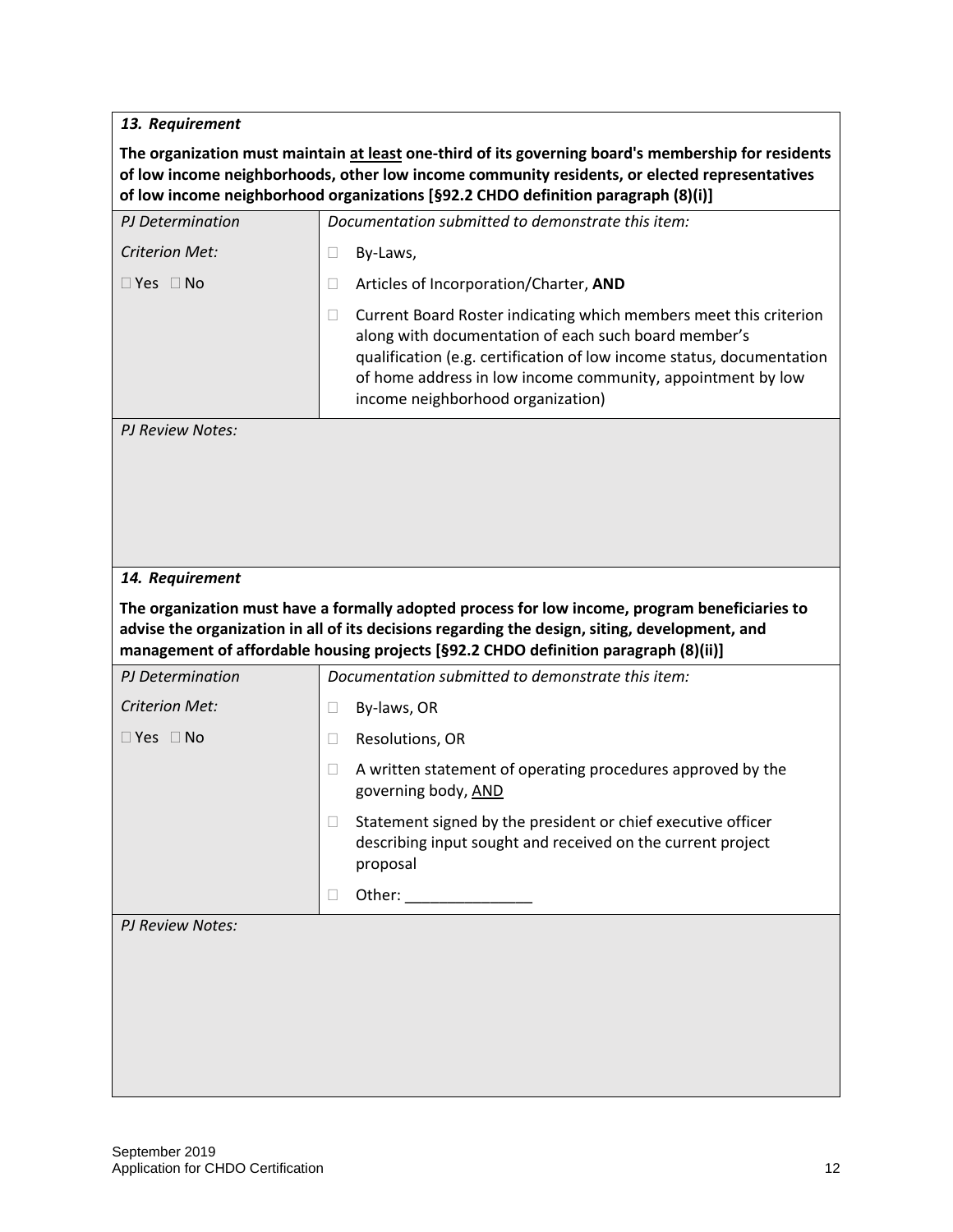#### **The organization must have a history of serving the community within which housing to be assisted with HOME funds is to be located [§92.2 CHDO definition paragraph (10)]**

The prospective CHDO or its parent organization must be able to show one year of serving the community prior to the date the PJ provides HOME funds to the organization. The organization must describe its history (or its parent organization's history) of serving the community by describing activities which it provided (or its parent organization provided), such as, developing new housing, rehabilitating existing stock and managing housing stock, or delivering non-housing services that have had lasting benefits for the community, such as counseling, food relief, or childcare facilities. The statement must be signed by the president or other official of the organization.

| PJ Determination     | Documentation submitted to demonstrate this item:                                                                     |  |  |  |  |  |
|----------------------|-----------------------------------------------------------------------------------------------------------------------|--|--|--|--|--|
| Criterion Met:       | A statement that documents at least one year of experience in                                                         |  |  |  |  |  |
| $\Box$ Yes $\Box$ No | serving the community by the organization, or if newly formed, by<br>the organization's nonprofit parent organization |  |  |  |  |  |
|                      | Other:                                                                                                                |  |  |  |  |  |
| PJ Review Notes:     |                                                                                                                       |  |  |  |  |  |
|                      |                                                                                                                       |  |  |  |  |  |

### *Part D: Capacity*

| 16. Requirement                                                                                                                               |                                                                      |  |  |  |  |  |  |  |  |
|-----------------------------------------------------------------------------------------------------------------------------------------------|----------------------------------------------------------------------|--|--|--|--|--|--|--|--|
| The organization must conform to the financial accountability standards of 2 CFR 200.302 and<br>200.303 [§92.2 CHDO definition paragraph (6)] |                                                                      |  |  |  |  |  |  |  |  |
| PJ Determination                                                                                                                              | Documentation submitted to demonstrate this item:                    |  |  |  |  |  |  |  |  |
| Criterion Met:                                                                                                                                | A notarized statement by the president or chief financial officer of |  |  |  |  |  |  |  |  |
| $\Box$ Yes $\Box$ No                                                                                                                          | the organization;                                                    |  |  |  |  |  |  |  |  |
|                                                                                                                                               | A certification from a Certified Public Accountant, OR               |  |  |  |  |  |  |  |  |
|                                                                                                                                               | A HUD approved audit summary.<br>Ш                                   |  |  |  |  |  |  |  |  |
| PJ Review Notes:                                                                                                                              |                                                                      |  |  |  |  |  |  |  |  |
|                                                                                                                                               |                                                                      |  |  |  |  |  |  |  |  |
|                                                                                                                                               |                                                                      |  |  |  |  |  |  |  |  |
|                                                                                                                                               |                                                                      |  |  |  |  |  |  |  |  |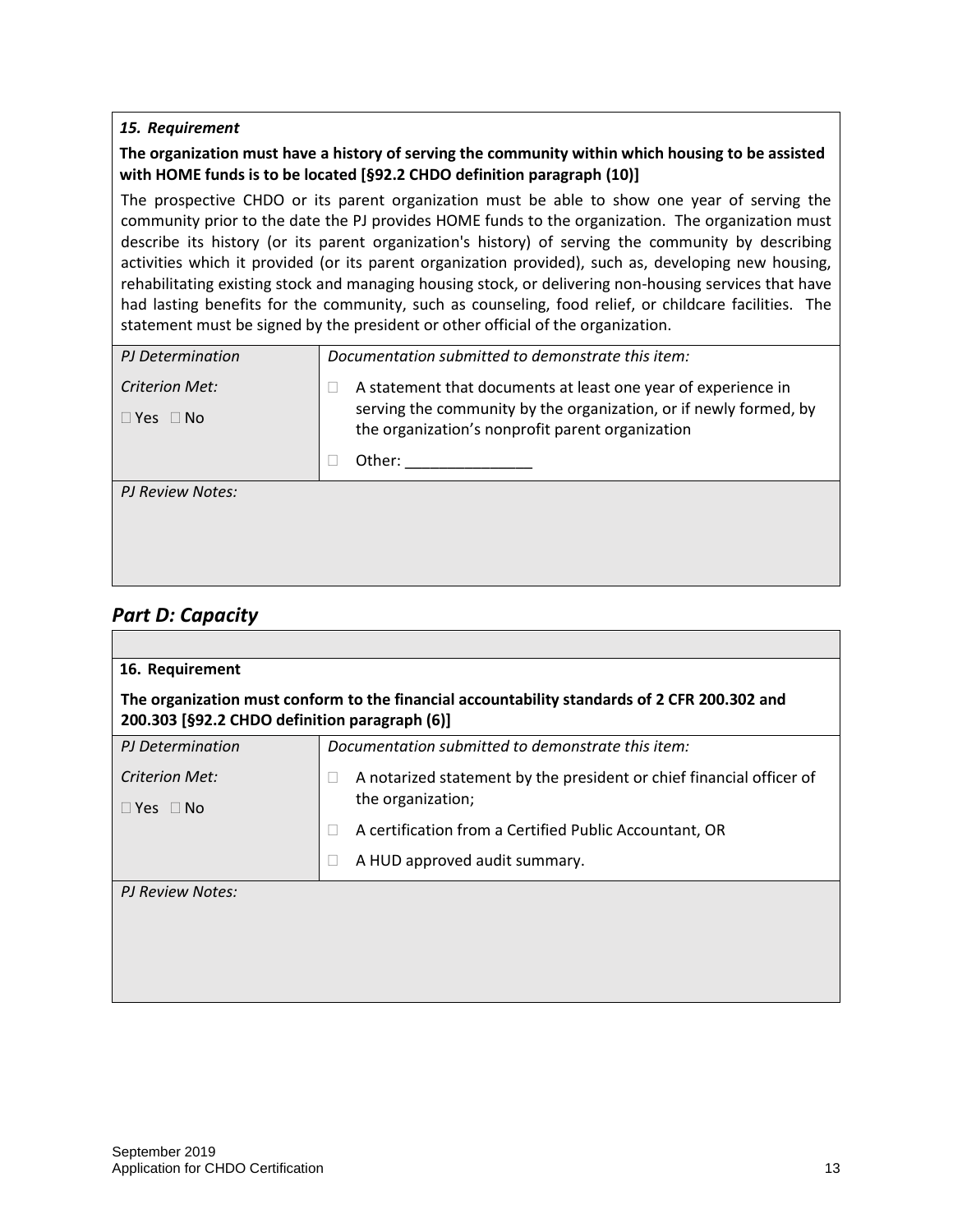**The organization must have demonstrated capacity appropriate to the organization's role under §92.300 and to the nature of the proposed or anticipated project. This capacity must be satisfied by having paid employees with housing experience appropriate to the project or, for the first year of funding as a CHDO, by having a qualified consultant who will train the organization's paid employees. [§92.2 CHDO definition paragraph (9)]**

| PJ Determination         | Documentation submitted to demonstrate this item:                                                                                                                                            |  |  |  |  |
|--------------------------|----------------------------------------------------------------------------------------------------------------------------------------------------------------------------------------------|--|--|--|--|
| Criterion Met:           | Project description from proposal/application                                                                                                                                                |  |  |  |  |
| $\Box$ Yes $\Box$<br>No. | CHDO Staff Roster, with attachments of:                                                                                                                                                      |  |  |  |  |
|                          | Resumes/description of experience for staff assigned to<br>$\circ$<br>development project                                                                                                    |  |  |  |  |
|                          | Include W-2s for identified staff, or in the absence of W-2s,<br>$\circ$<br>copies of the employment contract between the CHDO and<br>the employee (Social Security No. may be blacked out.) |  |  |  |  |
| PJ Review Notes:         |                                                                                                                                                                                              |  |  |  |  |
|                          |                                                                                                                                                                                              |  |  |  |  |
|                          |                                                                                                                                                                                              |  |  |  |  |

## **Section 4: Certification**

| As the Board President of the organization named in Section 1 of this application for CHDO Certification, |
|-----------------------------------------------------------------------------------------------------------|
| I hereby certify that all the information contained in this application is true and correct and that      |
| accurate versions of required attachments have been provided as part of this application. I               |
| acknowledge that submission of materially false or misleading information is grounds for rejection of     |
| this application and any related project funding application. Further, I certify that the submission of   |
| this application has been approved by a two-thirds vote of the Board of Directors.                        |
|                                                                                                           |

| Signature:           | Date: |
|----------------------|-------|
| <b>Printed Name:</b> |       |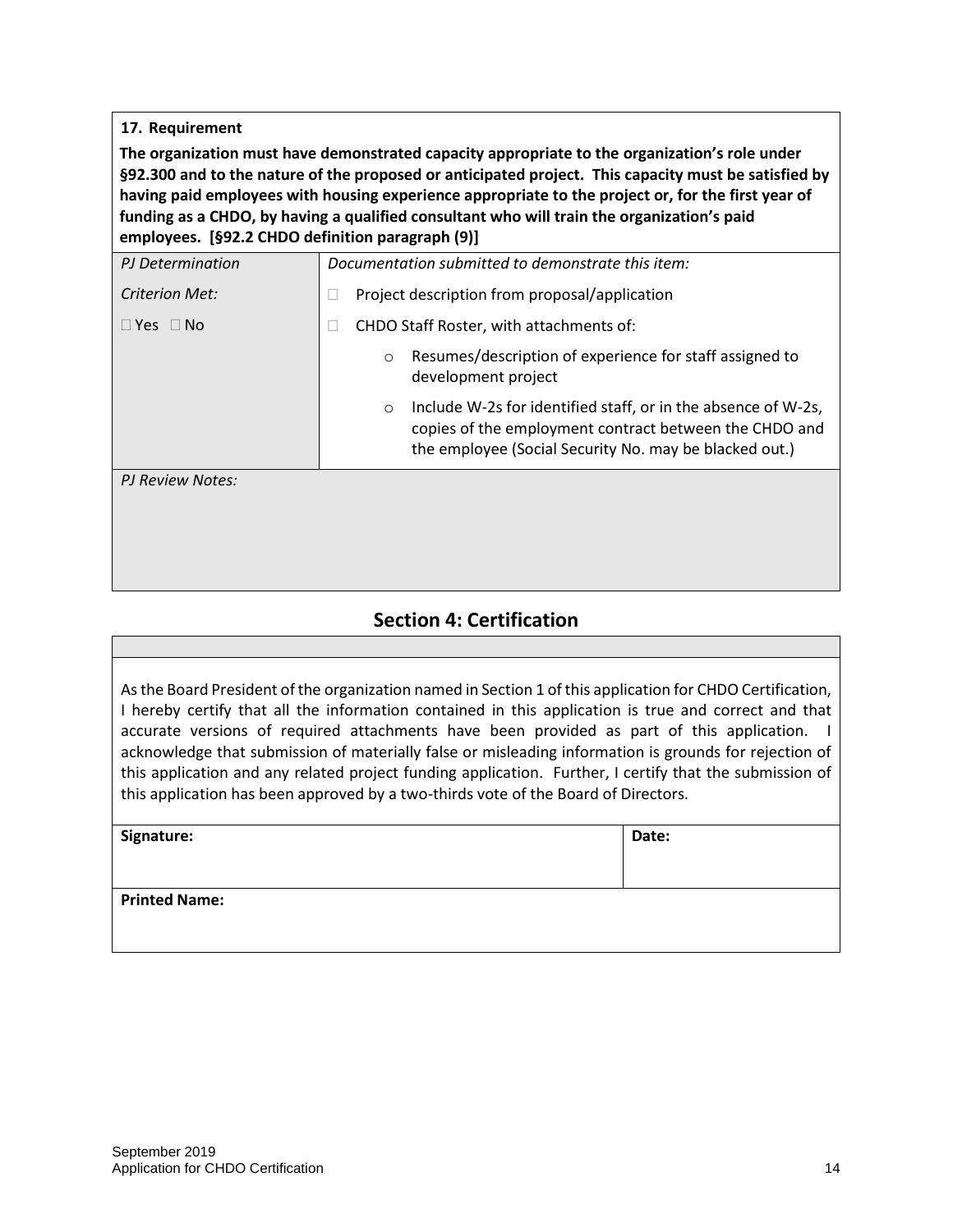## **Section 5: PJ Preliminary Determination**

#### *This section for PJ Use only*

#### *PJ Determination:*

 $\Box$  The organization meets initial CHDO Threshold requirements, including the capacity requirement as demonstrated by the application and associated attachments,

The organization will not be preliminarily designated as a CHDO at this time for the following reasons:

- $\Box$  The organization has failed to meet and/or document compliance with the threshold criteria as indicated in the notes below and/or
- $\Box$  Staff does not have the necessary capacity given the project proposed by the organization.

*Other Notes:*

*Signature of PJ HOME Administrator: Date:*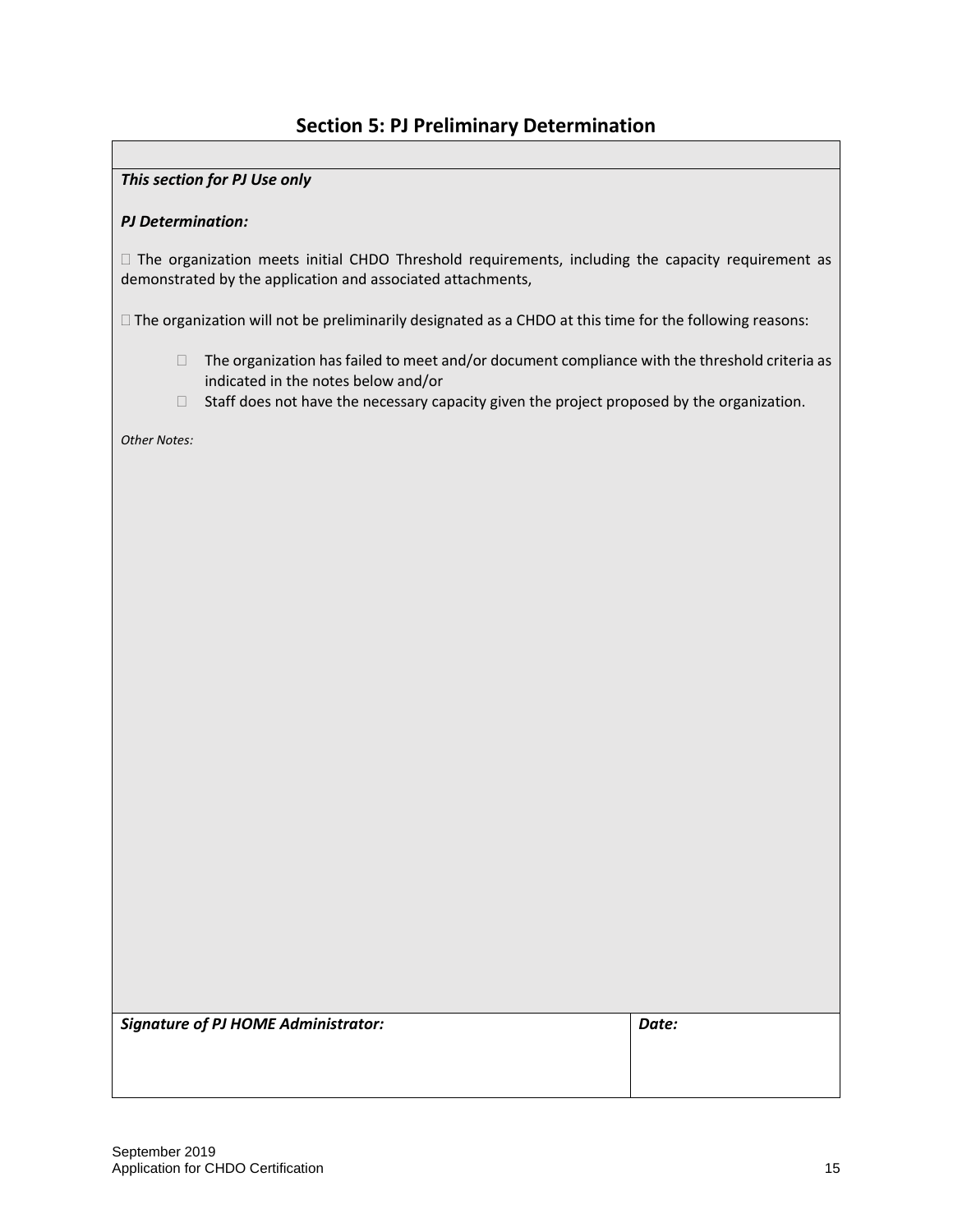Required attachments should be labeled with cover sheets. As noted in instructions to Section 3 above, key sections of Articles, Bylaws, or other documents that highlight specific CHDO definitional elements should also be highlighted in the attachments.

- C-1. Articles of Incorporation/Charter
- C-2. Current Bylaws
- C-3. Certificate of Good Standing or Existence (issued not less than 60 days prior to application)
- C-4. IRS Nonprofit Designation letter
- C-5. Map and Description of Service Area
- C-6. Current Board Roster, must indicate LI representatives and public official/employee status
- C-7. Board Member Certifications of Governmental Official/Employee Status
- C-8. Board Member Certifications of Low Income Representation Status
- C-9. Corporate profile of for-profit entity that created organization (if applicable)
- C-10. Adopted policy (e.g. board resolution) defining process for Low Income Beneficiary Input
- C-11. Statement outlining results of input process, including documentation such as notes/minutes/reports of input received on proposed project(s)
- C-12. Corporate profile for prospective CHDO describing at least one year history of providing service within the organization's service area; regional organizations should highlight service history in the specific local community where proposed CHDO project is located
- C-13. CHDO Staff Roster
- C-14. W-2s for staff assigned to proposed project
- C-15. Resumes/biographies for staff assigned to proposed CHDO project
- C-16. Job descriptions for key staff positions responsible for proposed CHDO project
- C-17. 2 CFR 200.302 and 200.303 Financial Standards Certification/Documentation
- C-18. Current fiscal year operating budget
- C-19. Most recent IRS Form 990
- C-20. Strategic business plan, including description of ongoing and pipeline projects
- C-21. Description of previous HOME funded CHDO projects, including any funded by other PJs
- C-22. Other:
- C-23. Other: \_\_\_\_\_\_\_\_\_\_\_\_\_\_\_\_\_\_\_\_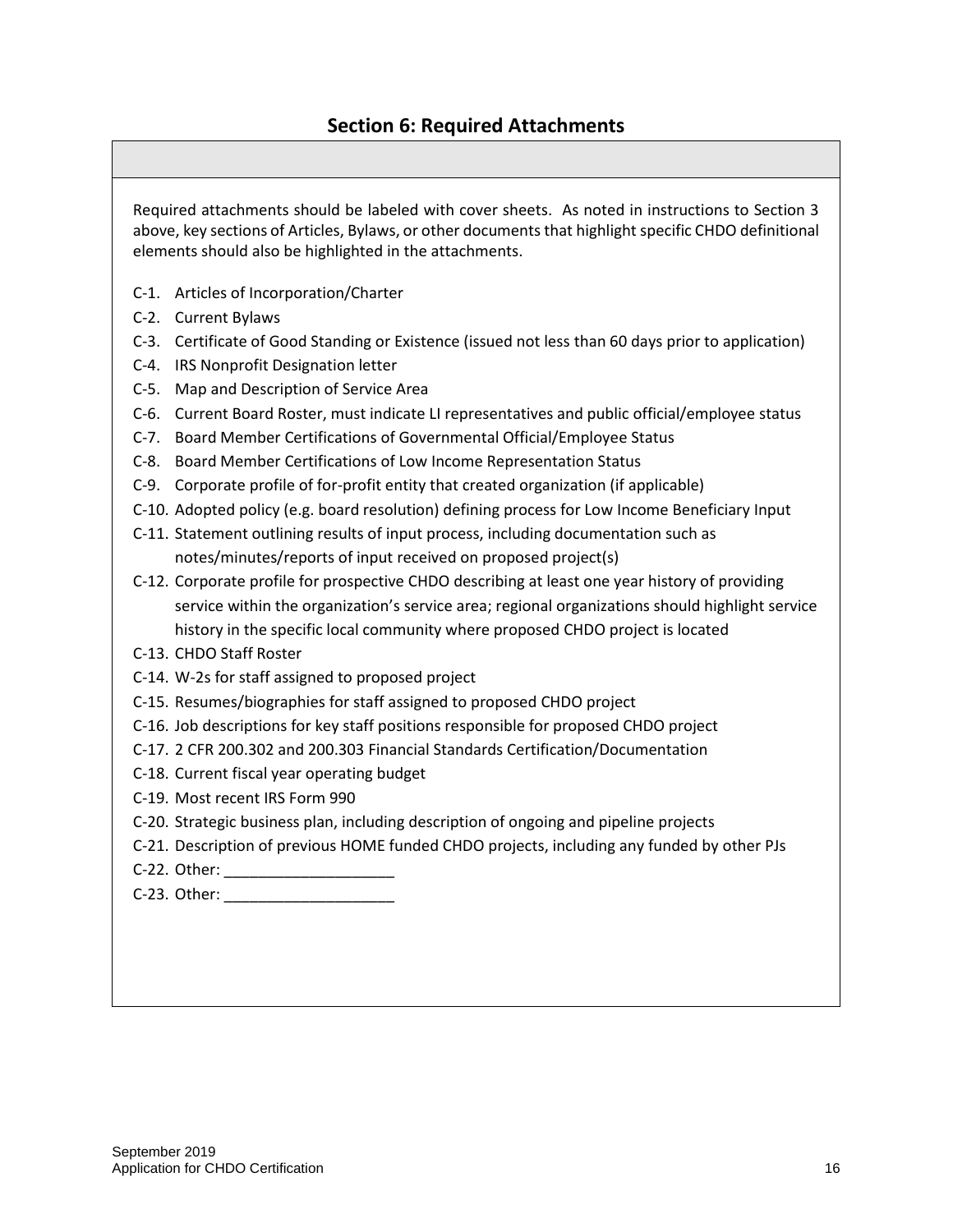## **CHDO Board Member Certification -** LOW INCOME REPRESENTATIVES

| Name:                                                                                                                                                                                               | Address:                                                                                                                                                                                                                                                                                                                                                   |  |  |  |  |
|-----------------------------------------------------------------------------------------------------------------------------------------------------------------------------------------------------|------------------------------------------------------------------------------------------------------------------------------------------------------------------------------------------------------------------------------------------------------------------------------------------------------------------------------------------------------------|--|--|--|--|
|                                                                                                                                                                                                     |                                                                                                                                                                                                                                                                                                                                                            |  |  |  |  |
| Name of Organization (prospective CHDO):                                                                                                                                                            | <b>Board Term:</b>                                                                                                                                                                                                                                                                                                                                         |  |  |  |  |
|                                                                                                                                                                                                     |                                                                                                                                                                                                                                                                                                                                                            |  |  |  |  |
|                                                                                                                                                                                                     |                                                                                                                                                                                                                                                                                                                                                            |  |  |  |  |
| <b>LOW INCOME REPRESENTATIVES</b>                                                                                                                                                                   |                                                                                                                                                                                                                                                                                                                                                            |  |  |  |  |
| Board members meeting Low Income Representation requirement must complete this certification                                                                                                        |                                                                                                                                                                                                                                                                                                                                                            |  |  |  |  |
| I represent the interests of low-income families in this organization's targeted service area. I have<br>checked below the manner in which I meet the qualification as a low-income representative: |                                                                                                                                                                                                                                                                                                                                                            |  |  |  |  |
| $\Box$<br>income of my household of _______ people is at or below 80% of the ____________                                                                                                           | I qualify as a low-income resident under the HOME Program definition. The gross annual                                                                                                                                                                                                                                                                     |  |  |  |  |
| County area median income in the amount of \$______________(80% AMI limit); OR                                                                                                                      |                                                                                                                                                                                                                                                                                                                                                            |  |  |  |  |
| $\Box$                                                                                                                                                                                              | I live in a low-income area (where 51% or more of the households in my US Census tract                                                                                                                                                                                                                                                                     |  |  |  |  |
|                                                                                                                                                                                                     | have incomes at or below 80% of the median household income, as defined by HUD),                                                                                                                                                                                                                                                                           |  |  |  |  |
| which is part of the CHDO's targeted service area. My census tract is                                                                                                                               |                                                                                                                                                                                                                                                                                                                                                            |  |  |  |  |
| (census tract number). The Census tract data must accompany this certification. OR<br>I am an elected representative of<br>$\mathbf{L}$                                                             |                                                                                                                                                                                                                                                                                                                                                            |  |  |  |  |
| neighborhood<br>(name<br>οf<br>low-income<br>organization),<br>located<br>within                                                                                                                    |                                                                                                                                                                                                                                                                                                                                                            |  |  |  |  |
| (name of neighborhood and city) which is part of the                                                                                                                                                |                                                                                                                                                                                                                                                                                                                                                            |  |  |  |  |
|                                                                                                                                                                                                     | CHDO's targeted service area. A signed resolution or signed minutes and election roster                                                                                                                                                                                                                                                                    |  |  |  |  |
| CHDO's board of directors must be provided.                                                                                                                                                         | from the neighborhood organization naming the individual as its representative on the                                                                                                                                                                                                                                                                      |  |  |  |  |
|                                                                                                                                                                                                     |                                                                                                                                                                                                                                                                                                                                                            |  |  |  |  |
| <b>AND</b>                                                                                                                                                                                          |                                                                                                                                                                                                                                                                                                                                                            |  |  |  |  |
| $\Box$<br>Representatives for purposes of CHDO qualification.)                                                                                                                                      | Further, I have completed an accompanying CHDO Board Member Certification as to my<br>status as a Public Official/Governmental Employee and re-affirm here that I am not a public<br>official, employee, or appointee of a governmental entity. (Note: Board members who are<br>public officials/governmental employees may not be counted as a Low Income |  |  |  |  |
|                                                                                                                                                                                                     | Certification: I hereby certify that the above is true and correct as of the date of my signature below.                                                                                                                                                                                                                                                   |  |  |  |  |
|                                                                                                                                                                                                     | If my status as a Low Income Representative changes at any time during my tenure on the board, I will                                                                                                                                                                                                                                                      |  |  |  |  |
| immediately notify the board chair and executive director in writing and update my certification.<br>Signature:<br>Date:                                                                            |                                                                                                                                                                                                                                                                                                                                                            |  |  |  |  |
|                                                                                                                                                                                                     |                                                                                                                                                                                                                                                                                                                                                            |  |  |  |  |
| <b>Printed Name:</b>                                                                                                                                                                                |                                                                                                                                                                                                                                                                                                                                                            |  |  |  |  |
|                                                                                                                                                                                                     |                                                                                                                                                                                                                                                                                                                                                            |  |  |  |  |
|                                                                                                                                                                                                     |                                                                                                                                                                                                                                                                                                                                                            |  |  |  |  |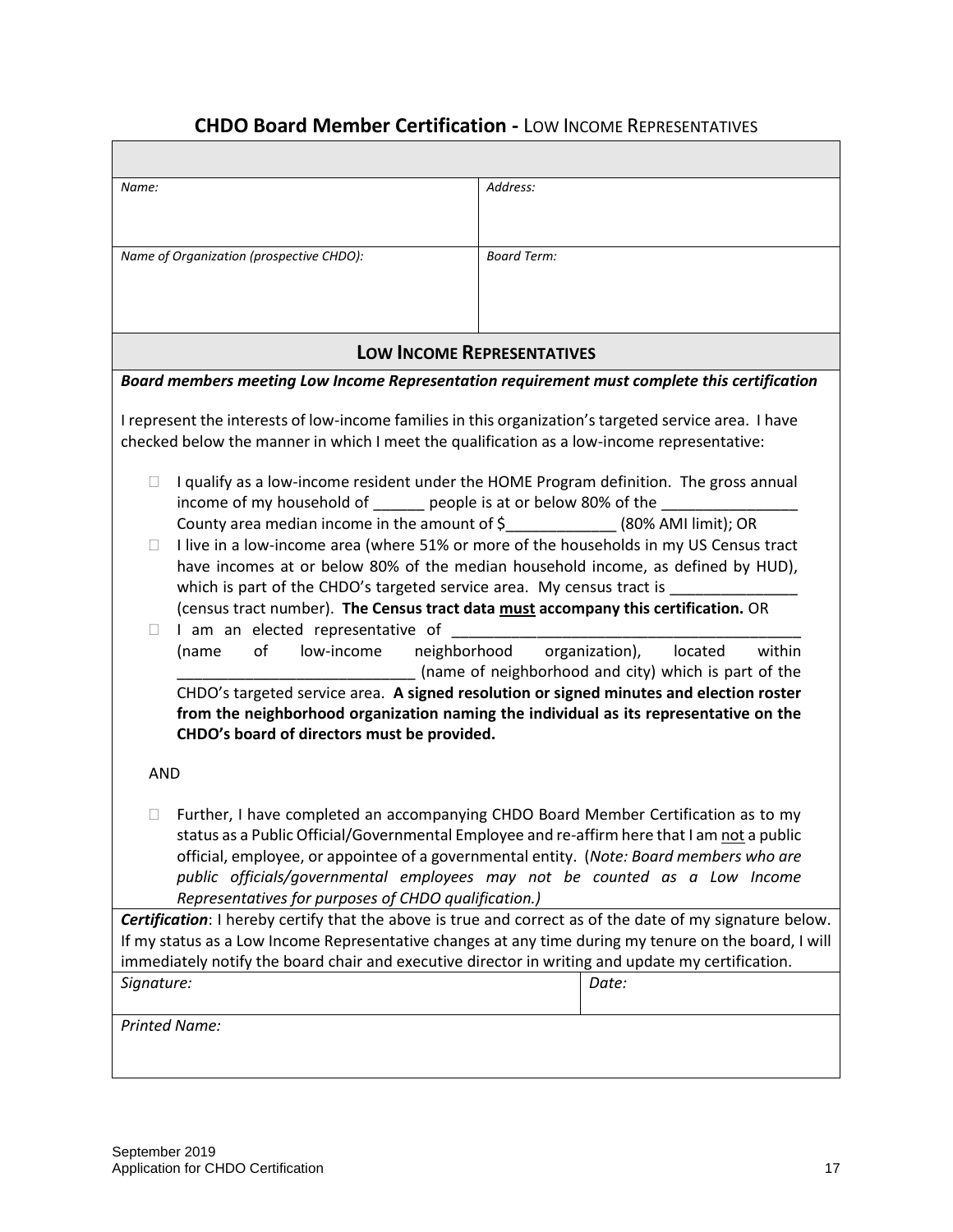## **CHDO Board Member Certification -** PUBLIC OFFICIAL/GOVERNMENTAL EMPLOYEE

| Name:                                    | Address:           |
|------------------------------------------|--------------------|
|                                          |                    |
| Name of Organization (prospective CHDO): | <b>Board Term:</b> |
|                                          |                    |
|                                          |                    |
|                                          |                    |

## **PUBLIC OFFICIAL/GOVERNMENTAL EMPLOYEE**

### *All board members of the prospective CHDO must complete this certification.*

For purposes of this certification, governmental entities are any of the following: any HOME participating jurisdiction, other jurisdiction (e.g. state or local government), Indian tribe, public housing agency, Indian housing authority, housing finance agency, or redevelopment authority.

Public officials include any individual who is an elected or appointed member of any governmental entity (e.g. a city council member, a member of the local zoning board, a member of a local public housing authority board, etc.).

A government employee is anyone who is employed by a governmental entity on a full or part time basis even if that individual's job function is not related to housing, HUD programs, or other federal funding (e.g. a county sheriff deputy, a sanitation department worker, a secretary in the city parks department, etc.). A governmental employee also includes anyone appointed by a governmental entity to a position for which they are compensated for services.

A governmental appointee is anyone who has been appointed to the board of directors by a governmental entity even if that person is not otherwise a public official or governmental employee (e.g. a member appointed to the board by the local mayor).

- [] I am not a public official, employee, or appointee of a governmental entity. OR
- [] I am a public official, employee, or appointee of a governmental entity. *If checked, describe your role and identify the governmental entity:*

*Certification*: I hereby certify that the above is true and correct as of the date of my signature below. If my status as a public official and/or government employee changes at any time during my tenure on the board, I will immediately notify the board chair and executive director in writing and update my certification.

*Signature: Date:*

*Printed Name:*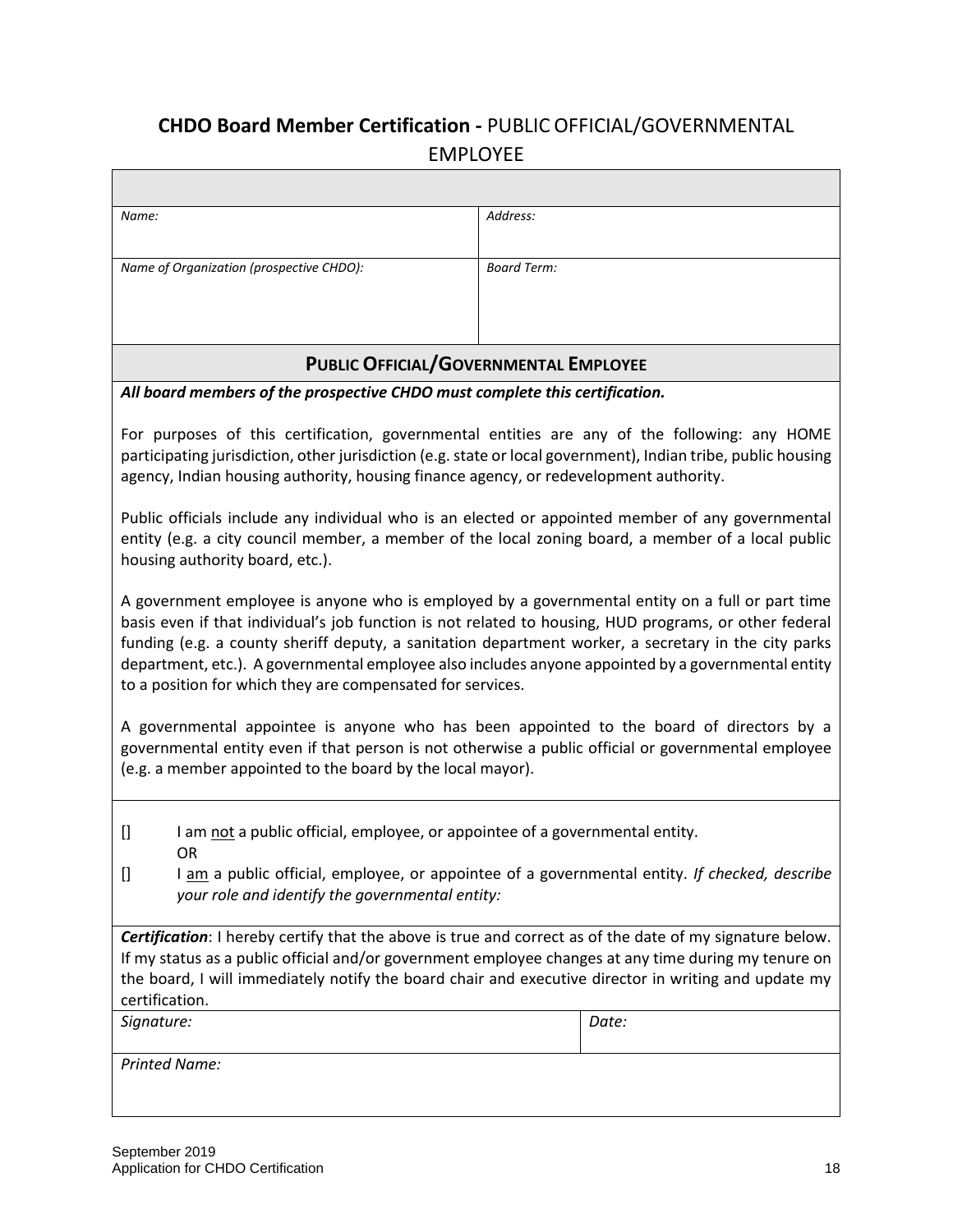## **CHDO Board Roster**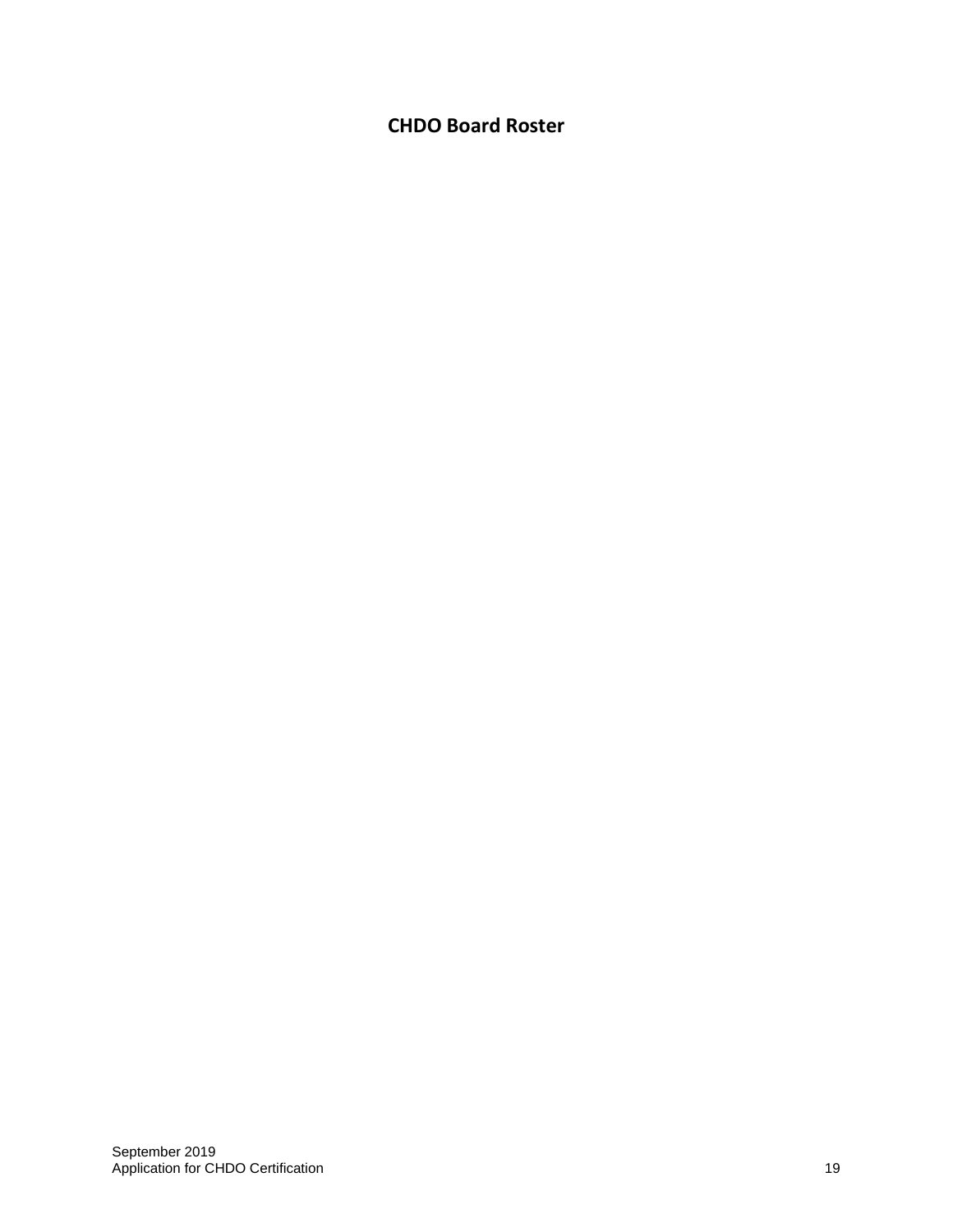|               | <b>CHDO Board Roster</b>  |                                         |                                      |                                                      |                                                     |                             |                                       |                                                                |                        |
|---------------|---------------------------|-----------------------------------------|--------------------------------------|------------------------------------------------------|-----------------------------------------------------|-----------------------------|---------------------------------------|----------------------------------------------------------------|------------------------|
|               | <b>Organization Name</b>  |                                         |                                      |                                                      |                                                     | Low Income Representative** |                                       |                                                                |                        |
|               | <b>Board Member Name*</b> | <b>Address</b>                          | Occupation                           | Gov't. Official,<br><b>Employee, or</b><br>Appointee | Appointed by For-<br><b>Profit Parent</b><br>Entity | Member of LI<br>Household   | <b>Resident of LI</b><br>Neighborhood | Elected<br><b>Representative of</b><br>LI Neighborhood<br>Org. | Term<br><b>Expires</b> |
| $\mathcal{O}$ | George Q. Public          | 1234 Magnolia Street, Anytown, ST 12345 | Program Office, Community Foundation | No                                                   | N/A                                                 |                             | $\boldsymbol{X}$                      |                                                                | 12/31/2018             |
|               |                           |                                         |                                      |                                                      |                                                     |                             |                                       |                                                                |                        |
| 2             |                           |                                         |                                      |                                                      |                                                     |                             |                                       |                                                                |                        |
| 3             |                           |                                         |                                      |                                                      |                                                     |                             |                                       |                                                                |                        |
|               |                           |                                         |                                      |                                                      |                                                     |                             |                                       |                                                                |                        |
|               |                           |                                         |                                      |                                                      |                                                     |                             |                                       |                                                                |                        |
| b             |                           |                                         |                                      |                                                      |                                                     |                             |                                       |                                                                |                        |
|               |                           |                                         |                                      |                                                      |                                                     |                             |                                       |                                                                |                        |
| 8             |                           |                                         |                                      |                                                      |                                                     |                             |                                       |                                                                |                        |
| 9             |                           |                                         |                                      |                                                      |                                                     |                             |                                       |                                                                |                        |
| 10            |                           |                                         |                                      |                                                      |                                                     |                             |                                       |                                                                |                        |
| 11            |                           |                                         |                                      |                                                      |                                                     |                             |                                       |                                                                |                        |
| 12            |                           |                                         |                                      |                                                      |                                                     |                             |                                       |                                                                |                        |

\* If there are any vacant seats on the board which are otherwise required by the organizational documents, indicate those positions by entering "Vacant" in the Board Member Name Column.

\*\* If a Board member is an official, employee, or appointee of a governmental entity, he/she cannot be counted as a low income representative.

No. of Board Members (including any vacant seats called for in organizational documents)

No. of Members who are Gov't Officials/Employees/Appointees

No. of Members who are LI Representatives.

I hereby certify that the above is an accurate roster of the Board of Directors as of \_\_\_\_/\_\_\_\_/20\_\_\_

| Signature of Board Chair | Date: |
|--------------------------|-------|
| <b>Printed Name</b>      |       |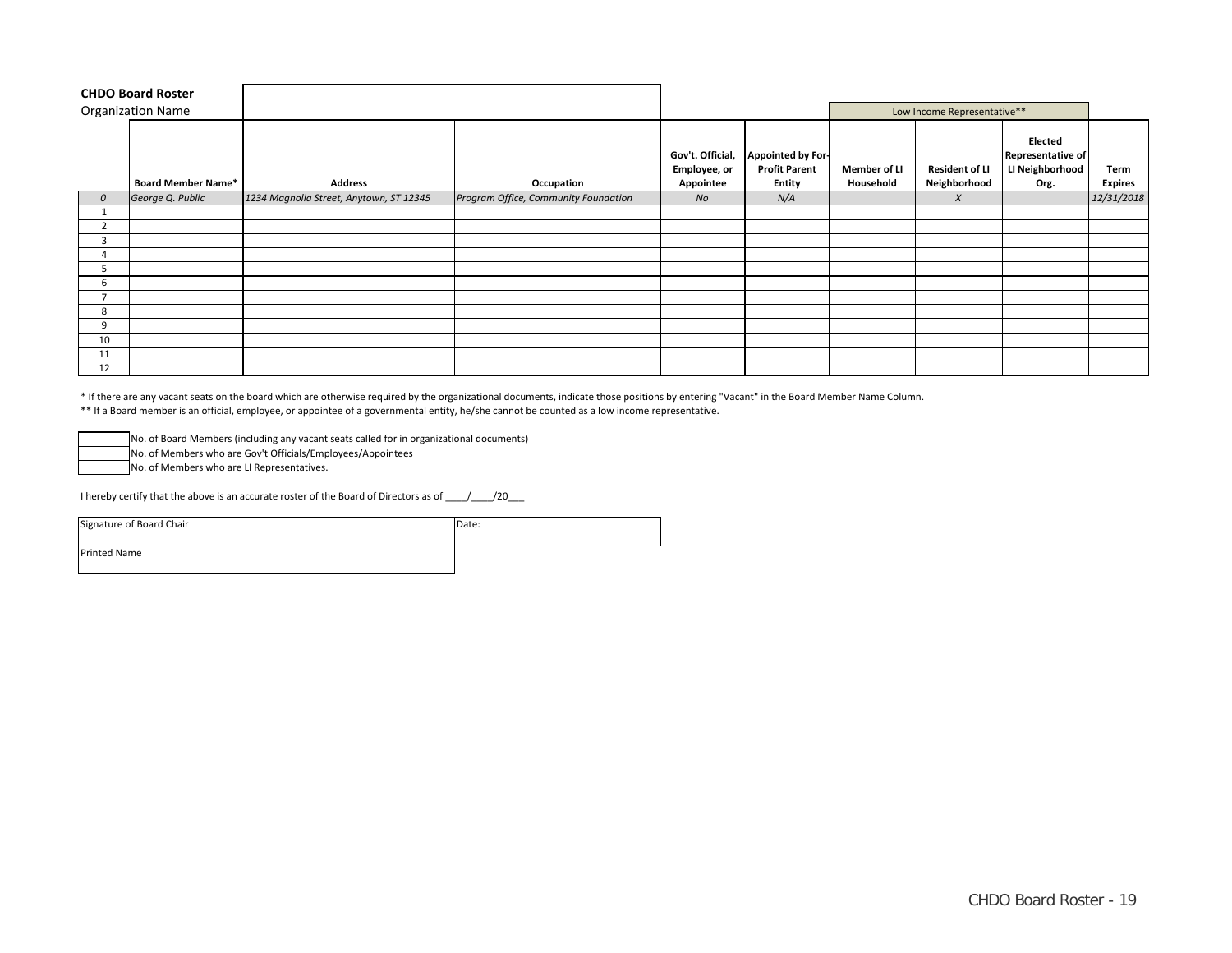## **CHDO Staff Roster**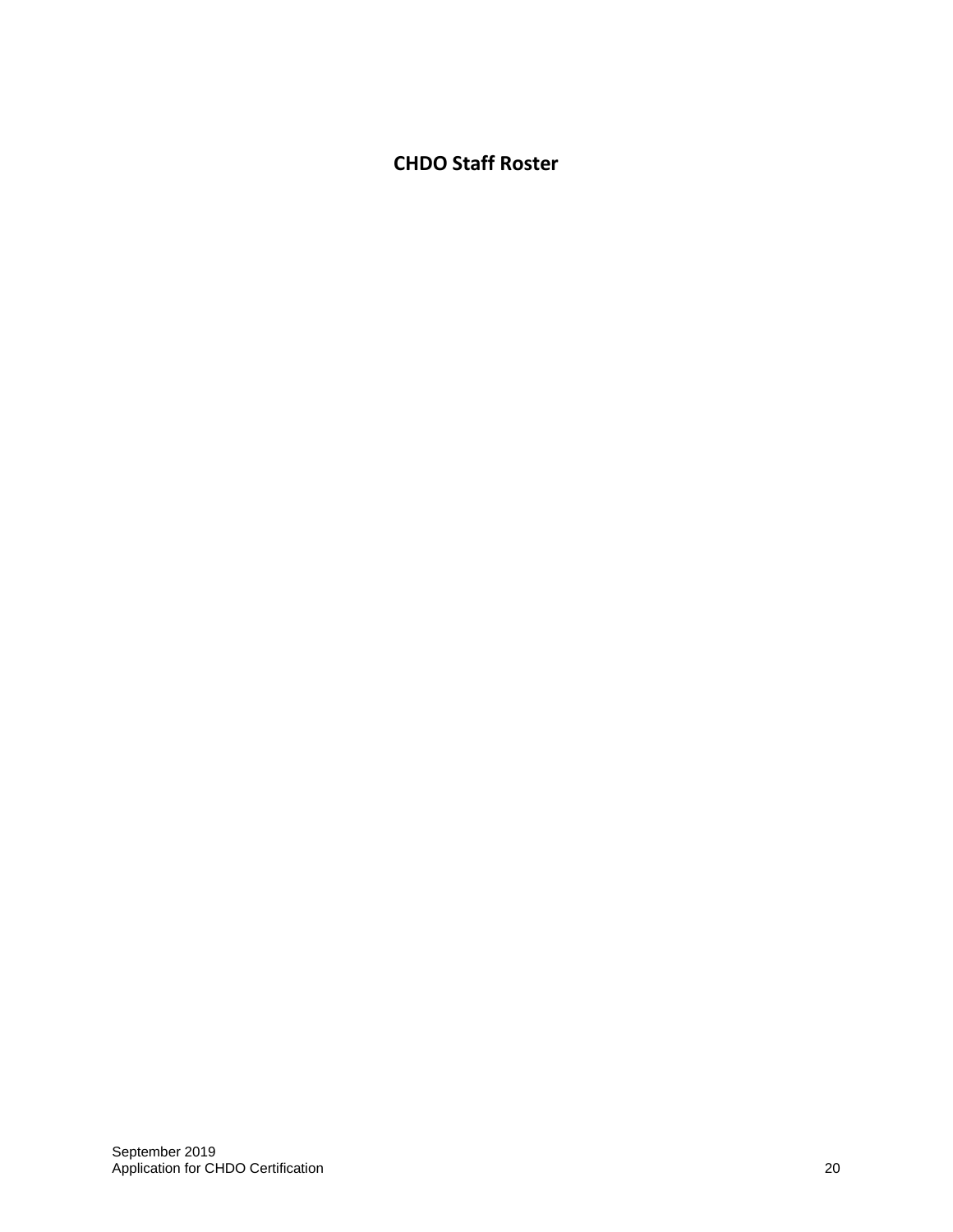| <b>CHDO Staff Roster</b> |  |
|--------------------------|--|
| <b>Organization Name</b> |  |

|                         | <b>Employee Name*</b>            | <b>Employee Title</b>          | Full Time/<br><b>Part Time</b> | Hours/week | Yes/No** | W-2 Employee   Also Employed by For-   Employed by<br>profit Parent Org | Also a Public<br>Official or<br><b>Gov't Entity</b> | Resume & Job<br><b>Description</b><br>Attached* | <b>Project Role</b>                     |
|-------------------------|----------------------------------|--------------------------------|--------------------------------|------------|----------|-------------------------------------------------------------------------|-----------------------------------------------------|-------------------------------------------------|-----------------------------------------|
|                         | ex. Jonathan Q. Highly-Qualified | Senior Development Coordinator | Full Time                      | 40         | Yes      | <b>No</b>                                                               | <b>No</b>                                           | Yes                                             | Project management/Dev Team Coordinator |
|                         |                                  |                                |                                |            |          |                                                                         |                                                     |                                                 |                                         |
| $\overline{2}$          |                                  |                                |                                |            |          |                                                                         |                                                     |                                                 |                                         |
| $\overline{\mathbf{3}}$ |                                  |                                |                                |            |          |                                                                         |                                                     |                                                 |                                         |
| $\overline{4}$          |                                  |                                |                                |            |          |                                                                         |                                                     |                                                 |                                         |
| 5                       |                                  |                                |                                |            |          |                                                                         |                                                     |                                                 |                                         |
| 6                       |                                  |                                |                                |            |          |                                                                         |                                                     |                                                 |                                         |
| $\overline{ }$          |                                  |                                |                                |            |          |                                                                         |                                                     |                                                 |                                         |
| 8                       |                                  |                                |                                |            |          |                                                                         |                                                     |                                                 |                                         |
| 9                       |                                  |                                |                                |            |          |                                                                         |                                                     |                                                 |                                         |
| 10                      |                                  |                                |                                |            |          |                                                                         |                                                     |                                                 |                                         |
| 11                      |                                  |                                |                                |            |          |                                                                         |                                                     |                                                 |                                         |
| 12                      |                                  |                                |                                |            |          |                                                                         |                                                     |                                                 |                                         |

*^ Unhide additional rows as needed to show all organizational staff*

\* Roster should list all organization staff with responsibility for the proposed CHDO project. Resumes need be provided for staff assigned to the proposed project evidencing their qualifications relative to their project r

| ** If employee does not receive a W-2, provide a copy of employment contract for PJ review |  |
|--------------------------------------------------------------------------------------------|--|
|                                                                                            |  |

| I hereby certify that the above is an accurate roster of the agency staff as of $\frac{1}{2}$<br>/20                                              |       |  |  |
|---------------------------------------------------------------------------------------------------------------------------------------------------|-------|--|--|
| $\vert$ I further certify that there are no agency staff not otherwise listed herein that are also public officials<br>or governmental employees. |       |  |  |
| Signature of Executive Director                                                                                                                   | Date: |  |  |
| <b>Printed Name</b>                                                                                                                               |       |  |  |

#### **PJ Considerations**

- [ ] Do key employees have sufficient time to manage/oversee this project in addition to existing responsibilities
- [ ] Are staff encouraged to build new skills, maintain technical skills, etc. through training opportunities
- [ ] Do key employees have have the potential to learn/build new skills

#### **PJ Determination**

- [ ] Assigned employees collectively have sufficient capacity to effectively oversee proposed project.
- [ ] Questions exist about the capacity of the organization's employees to successfully complete the proposed project

*Review Notes*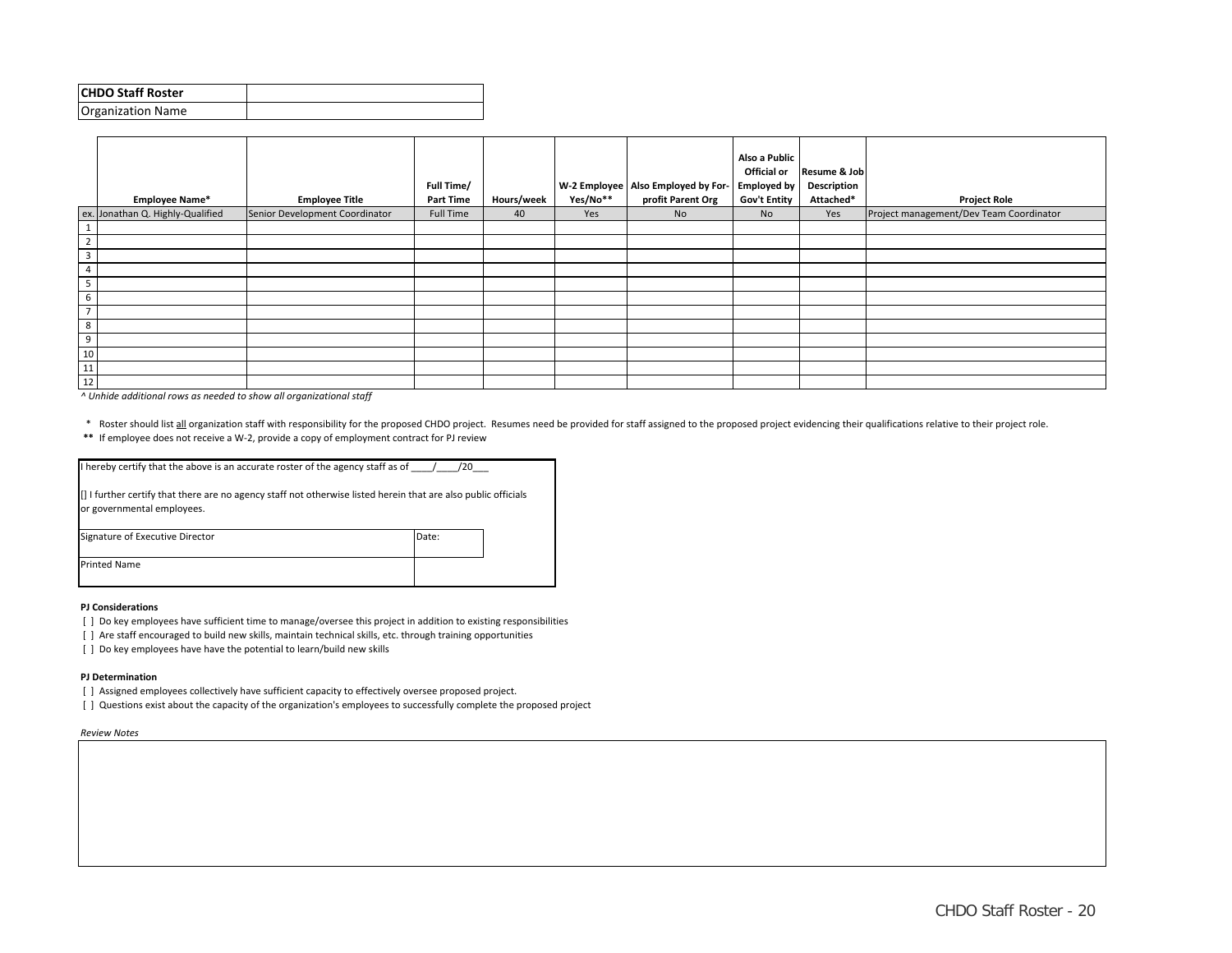**Uniform Relocation Act Form**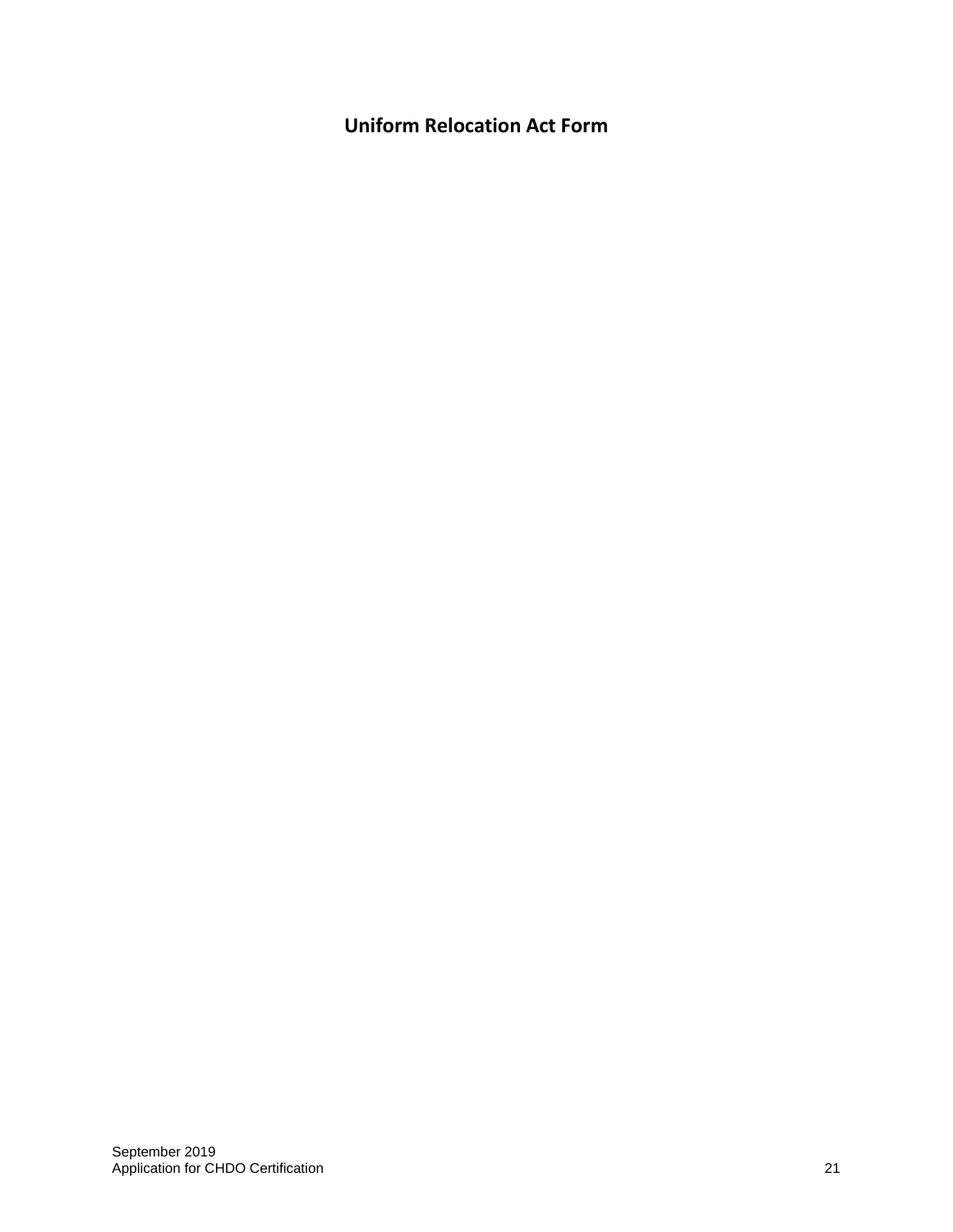#### **DISCLOSURES TO SELLER WITH VOLUNTARY, ARM'S LENGTH PURCHASE OFFER**

 $Dear$   $\qquad \qquad$   $\qquad \qquad$   $\qquad$   $\qquad \qquad$   $\qquad$   $\qquad \qquad$   $\qquad \qquad$   $\qquad \qquad$   $\qquad \qquad$   $\qquad \qquad$   $\qquad \qquad$   $\qquad \qquad$   $\qquad$   $\qquad$   $\qquad$   $\qquad$   $\qquad$   $\qquad$   $\qquad$   $\qquad$   $\qquad$   $\qquad$   $\qquad$   $\qquad$   $\qquad$   $\qquad$   $\qquad$   $\qquad$   $\qquad$   $\qquad$   $\qquad$ 

This is to inform you that \_\_\_\_\_\_\_\_\_\_\_\_\_\_\_\_\_\_\_\_\_\_\_\_\_\_\_\_\_\_\_\_\_\_\_\_\_\_\_\_\_\_\_\_\_\_ would like to purchase the property located at \_\_\_\_\_\_\_\_\_\_\_\_\_\_\_\_\_\_\_\_\_\_\_\_\_\_\_\_\_\_\_\_\_\_\_\_\_\_\_\_\_\_\_\_\_\_\_\_\_\_\_\_\_\_\_\_\_\_\_\_\_\_\_\_\_\_\_\_\_\_, if a satisfactory agreement can be reached. The above is prepared to pay \$ for clear title to the property under the conditions described in the attached proposed contract of sale.

Because Federal funds may be used in the purchase, Mobile County is required to disclose to you the following information:

- A. The sale is voluntary. If you do not wish to sell, \_\_\_\_\_\_\_\_\_\_\_\_\_\_\_\_\_\_\_\_\_\_\_\_\_\_\_\_\_\_\_\_\_\_\_\_\_\_\_\_\_ will not acquire your property. \_\_\_\_\_\_\_\_\_\_\_\_\_\_\_\_\_\_\_\_\_\_\_\_\_\_\_\_\_\_\_\_\_\_\_\_\_\_\_\_\_\_\_\_\_\_\_\_\_\_\_\_ does not have the power to acquire your property by condemnation (i.e. eminent domain).
- B. The estimated fair market value of the property is \$

Since the purchase would be a voluntary, arm's length transaction, you would not be eligible for relocation payments or other relocation assistance under the Uniform Relocation Assistance and Real Property Acquisition Policies Act of 1970 (URA), or any other law or regulation. Also, as indicated in the contract of sale, this offer is made on the condition that no tenant will be permitted to occupy the property before the sale is completed.

Again, please understand that if you do not wish to sell your property, no further action will be taken. If you are willing to sell the property under the conditions described in the attached contract of sale, please sign the contract and return it to us.

Seller \_\_\_\_\_\_\_\_\_\_\_\_\_\_\_\_\_\_\_\_\_\_\_\_\_\_\_\_\_\_\_ Buyer \_\_\_\_\_\_\_\_\_\_\_\_\_\_\_\_\_\_\_\_\_\_\_\_\_\_\_\_\_\_\_\_\_\_\_

 $\Box$ ate  $\Box$ 

**This form must be signed and dated by the SELLER at the beginning of any negotiations to purchase the seller's property and such date must be no later than the date of the purchase offer; a copy shall be given to the SELLER and the original retained in the applicant's individual file at the County.**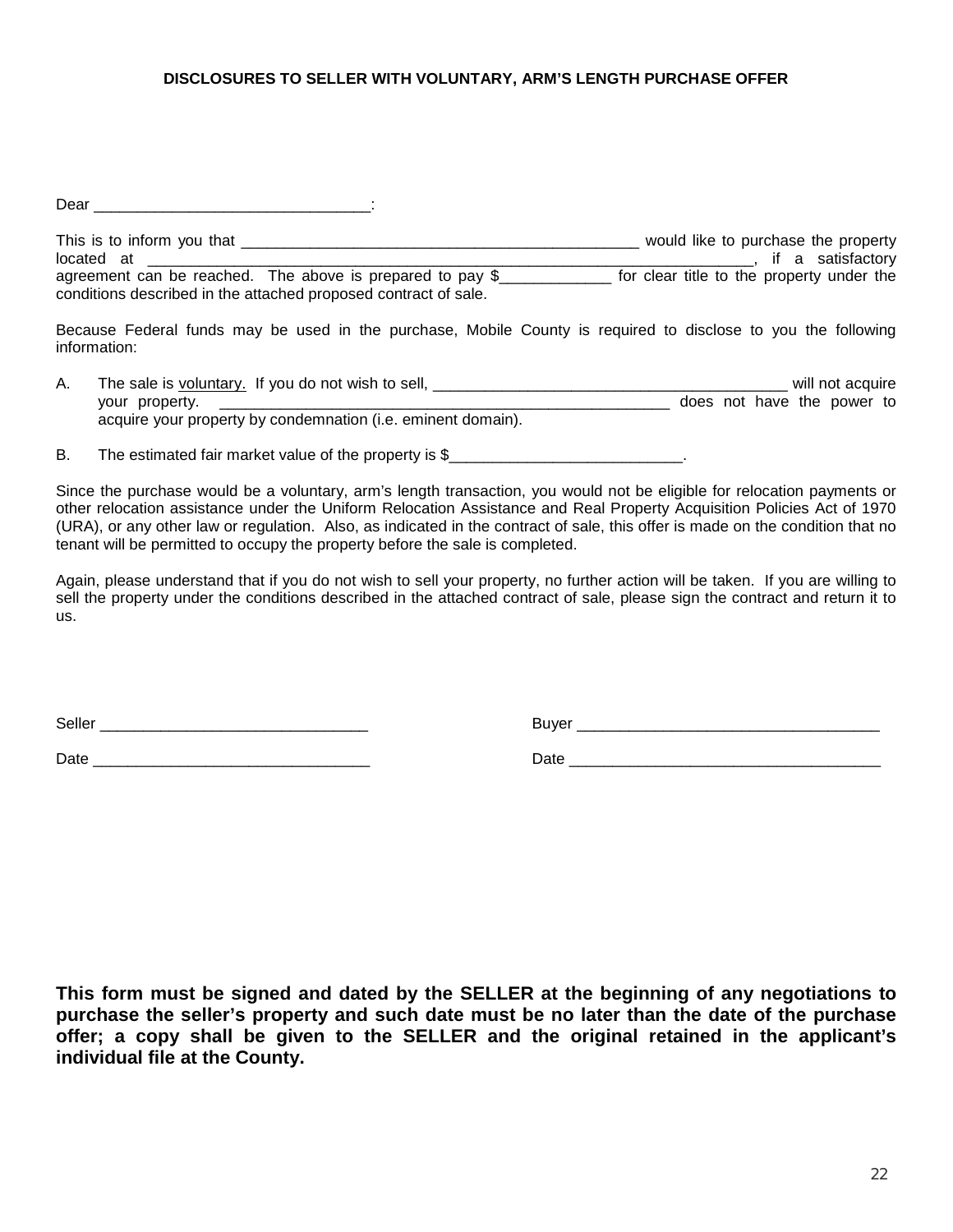### [ APPLICANT LETTERHEAD ]

## **OCCUPANCY/VACANCY CERTIFICATION**

| and sellers of the property located at                                           | are the owners                                                                  |
|----------------------------------------------------------------------------------|---------------------------------------------------------------------------------|
|                                                                                  | I/we entered into a Purchase Agreement with<br>for the purchase of the property |
| described above.                                                                 |                                                                                 |
| At the time of the Purchase Agreement, I/we certify that the property located at |                                                                                 |
|                                                                                  |                                                                                 |

### **Complete and check one of the following**:

- 1. Was/is vacant of residential or non-residential tenants. I/we further certify that this property was vacant prior to any verbal land/or written agreement with the buyer.
- 2. \_\_\_\_ Has been occupied by ourselves (the sellers) for the previous \_\_\_\_\_ months.
- 3. \_\_\_ Has been occupied by the prospective purchasers, \_\_\_\_\_\_\_\_\_\_\_\_\_\_\_\_\_\_\_\_\_\_, for the previous \_\_\_ months.
- 4. \_\_ Was occupied by the individuals listed on Attachment A during the three (3) months prior to the date of the Purchase Agreement.

Nothing that I/we did as part of this sale, or previous to it, caused tenants to vacate and therefore avoid relocation in a Federally-assisted project.

Signature of Seller Date

Signature of Co-Seller **Date** Date